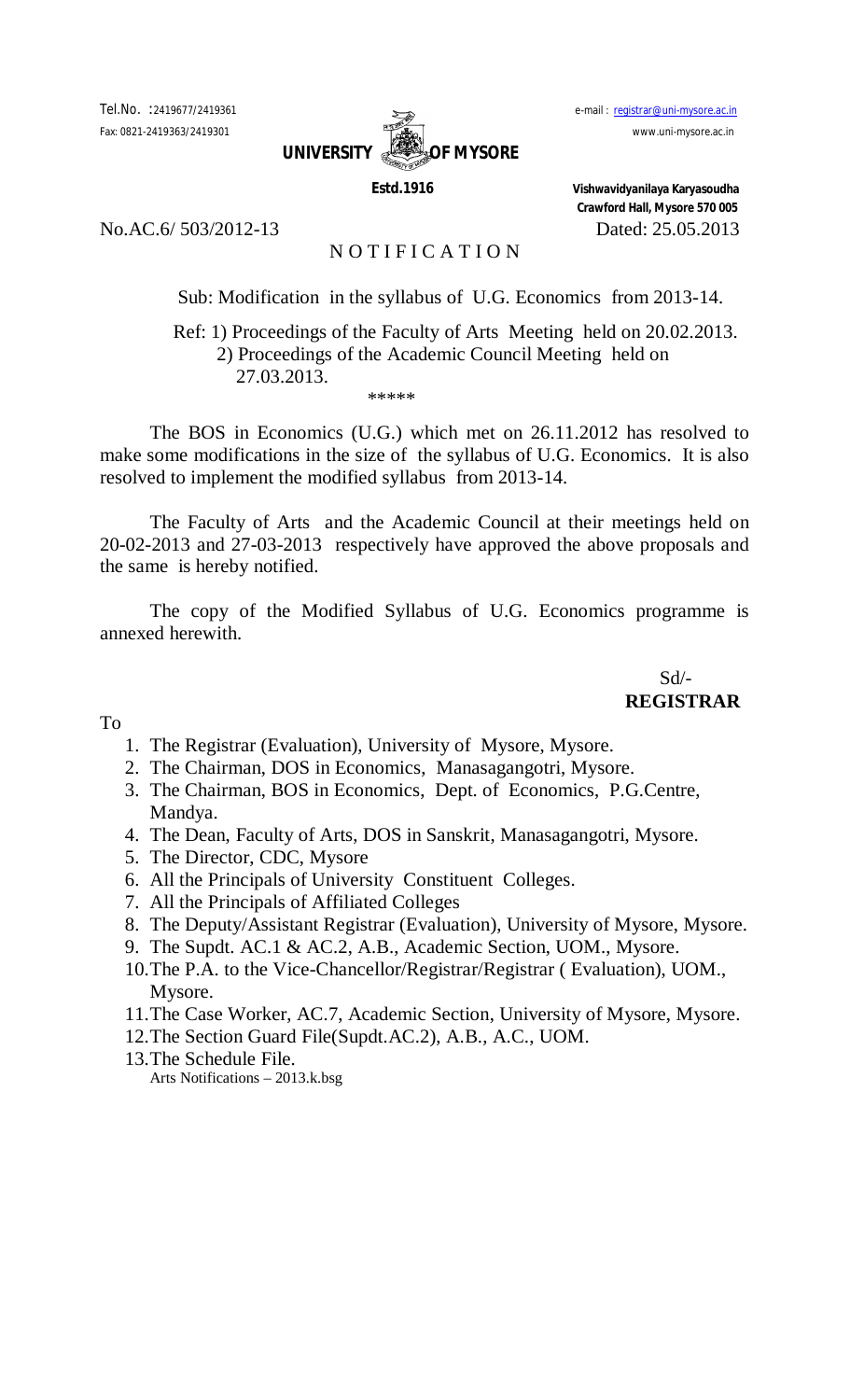# **Modified Syllabus for B.A. (2010-11) B.A. Economics Semester Scheme (Revised Syllabus 2010-11)**

| Paper<br><b>No</b> | Paper<br>code | <b>Semester</b> | Title of the paper                          | No. Teaching<br>Hours per week |
|--------------------|---------------|-----------------|---------------------------------------------|--------------------------------|
| $\mathbf{1}$       | Core-1        | I               | Principles of Micro Economics               | 6 Hours                        |
| $\overline{2}$     | Core-2        | $\mathbf{  }$   | Principles of Macro Economics               | 6 Hours                        |
| 3                  | Core-3        | III             | Mathematics and Statistics for<br>Economics | 6Hours                         |
| $\overline{4}$     | Core 4        | IV              | Indian Economy                              | 6 Hours                        |
|                    |               |                 | <b>V Semester</b>                           |                                |
| 5                  | Core 5        | $\vee$          | Managerial Economics                        | 3 Hours                        |
| 6                  | Core-6        | $\vee$          | <b>Economics of Development</b>             | 3 Hours                        |
| Electives*         |               |                 |                                             |                                |
| $\overline{7}$     | $Elec-7:1$    | V               | <b>Agricultural Economics</b>               | 3 Hours                        |
|                    | Elec-7.2      | $\vee$          | <b>Industrial Economics</b>                 | 3 Hours                        |
|                    | Elec-7.3      | $\vee$          | <b>Banking Theory and Policy</b>            | 3 Hours                        |
|                    | Elec-7.4      | $\vee$          | <b>Natural Resource Economics</b>           | 3 Hours                        |
|                    | Elec-7.5      | $\vee$          | Human Development                           | 3 Hours                        |
|                    | Elec-7.6      | $\vee$          | Regional Economics                          | 3 Hours                        |
|                    | Elec-7.7      | $\vee$          | History of Economic Thought                 | 3 Hours                        |
|                    | Elec-7.8      | V               | Introduction to Econometrics                | 3 Hours                        |
|                    | Elec-7.9      | $\mathsf{V}$    | <b>Fundamentals of Computers</b>            | 3 Hours                        |
|                    | Elec-7.10     | V               | Introduction to Tourism                     | 3 Hours                        |
|                    |               |                 | Economics (Part I)                          |                                |
|                    |               |                 | <b>VI Semester</b>                          |                                |
| 8                  | Core-8        | VI              | <b>Public Finance</b>                       | 3 Hours                        |
| 9                  | Core-9        | VI              | <b>International Economics</b>              | 3 Hours                        |
| Electives*         |               |                 |                                             |                                |
| 10                 | Elec-10.1     | VI              | <b>Rural Development</b>                    | 3 Hours                        |
|                    | Elec-10.2     | VI              | <b>Labour Economics</b>                     | 3 Hours                        |
|                    | Elec-10.3     | VI              | Indian Financial System                     | 3 Hours                        |
|                    | Elec-10.4     | VI              | <b>Environmental Economics</b>              | 3 Hours                        |
|                    | Elec-10.5     | VI              | <b>Gender Economics</b>                     | 3 Hours                        |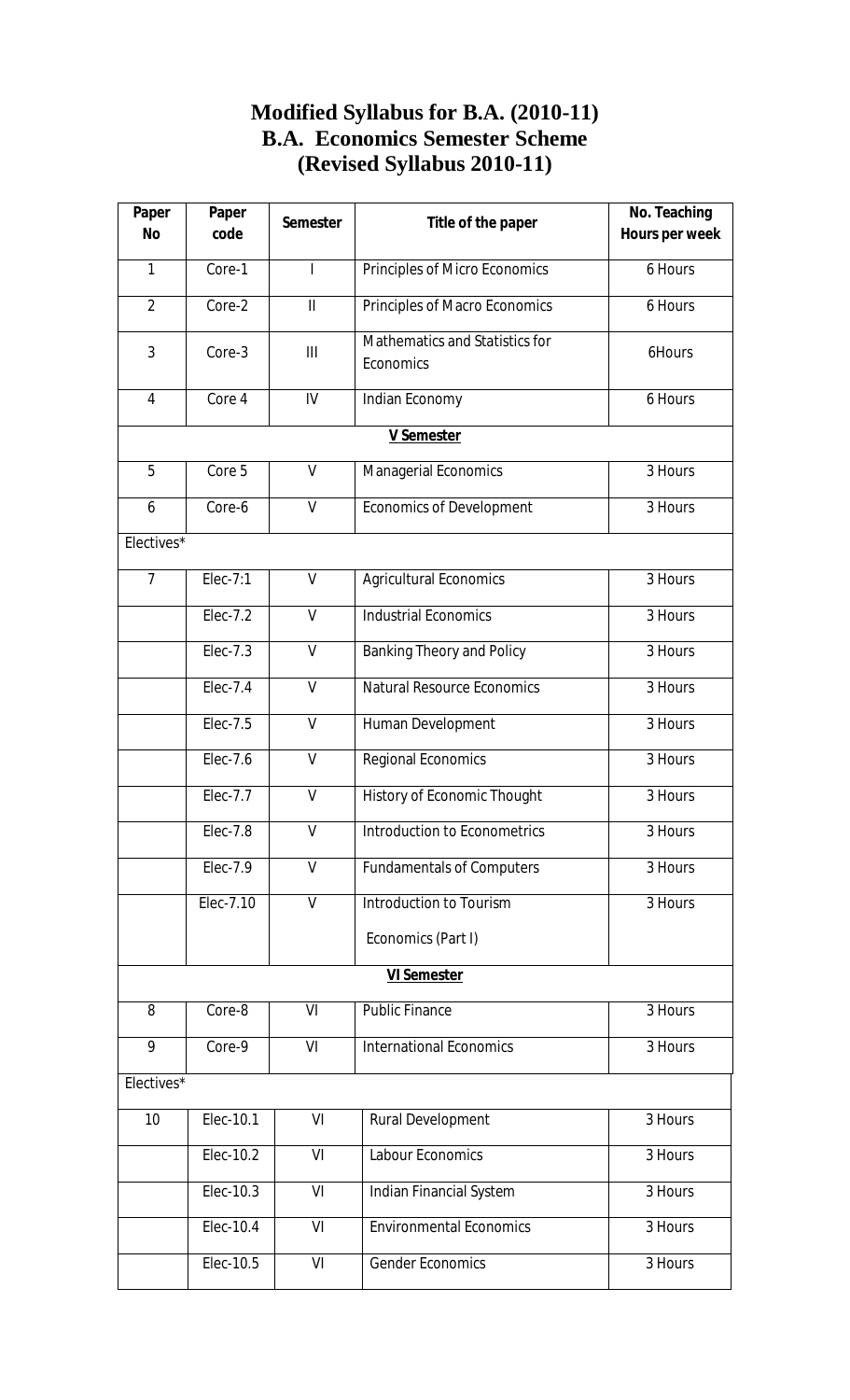| Elec-10.6  | VI | Urban Economics                              | 3 Hours |
|------------|----|----------------------------------------------|---------|
| Elec-10.7  | VI | Indian Economic Thought                      | 3 Hours |
| Elec-10.8  | VI | <b>Basic Econometrics</b>                    | 3 Hours |
| Elec-10.9  | VI | <b>Computer Application to Economics</b>     | 3 Hours |
| Elec-10.10 | VI | Tourism Economics- Macro Aspects-<br>Part II | 3 Hours |

# **I – Semester (6hrs of Teaching per week)**

### **Paper –1 (Core-1) PRINCIPLES OF MICRO ECONOMICS**

### **Module 1 : Introduction to Micro Economics**

Why study Economics ,Micro Economics, Meaning, Types, Scope, Importance and Limitations ,the problem of choice ,Scarcity and efficiency.,Basic problems an economy ,Production possibility curve.

### **Module 2 : Theories of Consumer's Behaviour**

Cardinal Approach – Utility, Meaning, The law of diminishing marginal utility, The law of equimarginal utility, Consumer's Surplus Limitations of Marshallian approach.

Ordinal Approach – Indifference Curves, Meaning, Schedule, Map, Consumer's equilibrium, Price, Income and substitution effects, Criticisms of the indifference curve approach Revealed preference theory.

### **Module 3 : Theory of Demand and Supply**

Demand, Meaning, Law, Schedule, Demand Curve, Exceptions, Factors influencing demand, Increase and decrease in demand and extension and contraction of demand, Elasticity of demand types and measurement of demand (Simple Calculations).

Supply - Meaning, Law, Schedule, Supply Curve, Factors influencing supply, Extension and Contraction of supply, Elasticity of supply.

### **Module 4 : Cost and Revenue Analysis**

Production function, The law of variable proportions, Law of returns to scale cost, Types nominal, read, Opportunity, Fixed, Variable Marginal, Average and total costs (Simple Calculations, Short run and long run cost curves.

Revenue – Types, Marginal, Average, Total revenue curves.

#### **Module 5 : Product and Factor Pricing**

(a) Pure Completion and perfect Competition, Features ,price and output determination, Role of time element.

Monopoly, Features, Price and output determination, Discriminating monopoly, Monopolistic Competition, Product differentiation.

Oligopoly, Features, Kinked demand curve, Collusive and non-collusive oligopoly, Cartels and price leadership.

(b) Marginal Productivity theory of distribution, Modern theory of distribution.

#### **Text Books:**

1) Samuelson.P.A.  $(2005)$  18<sup>th</sup> Edition, Economics, Tata McGraw-Hill Publishing Company Limited, New Delhi.

2) Mukherjee, Sampat, (2002), Modern Economic Theory, New Age International Publishers, New Delhi.

3) McConnelR.Campbell and Stanley Brue (2005), 16<sup>th</sup> Edition, Microeconomics, McGraw Hill Irwin, New York.

4) Mithani.D.M.(2003), Modern Economic Analysis, Himalayan Publishing House, Mumbai.

5) Sen, Anindya, (1999) Microeconomics, Theory and Applications, Oxfor University Press, New Delhi.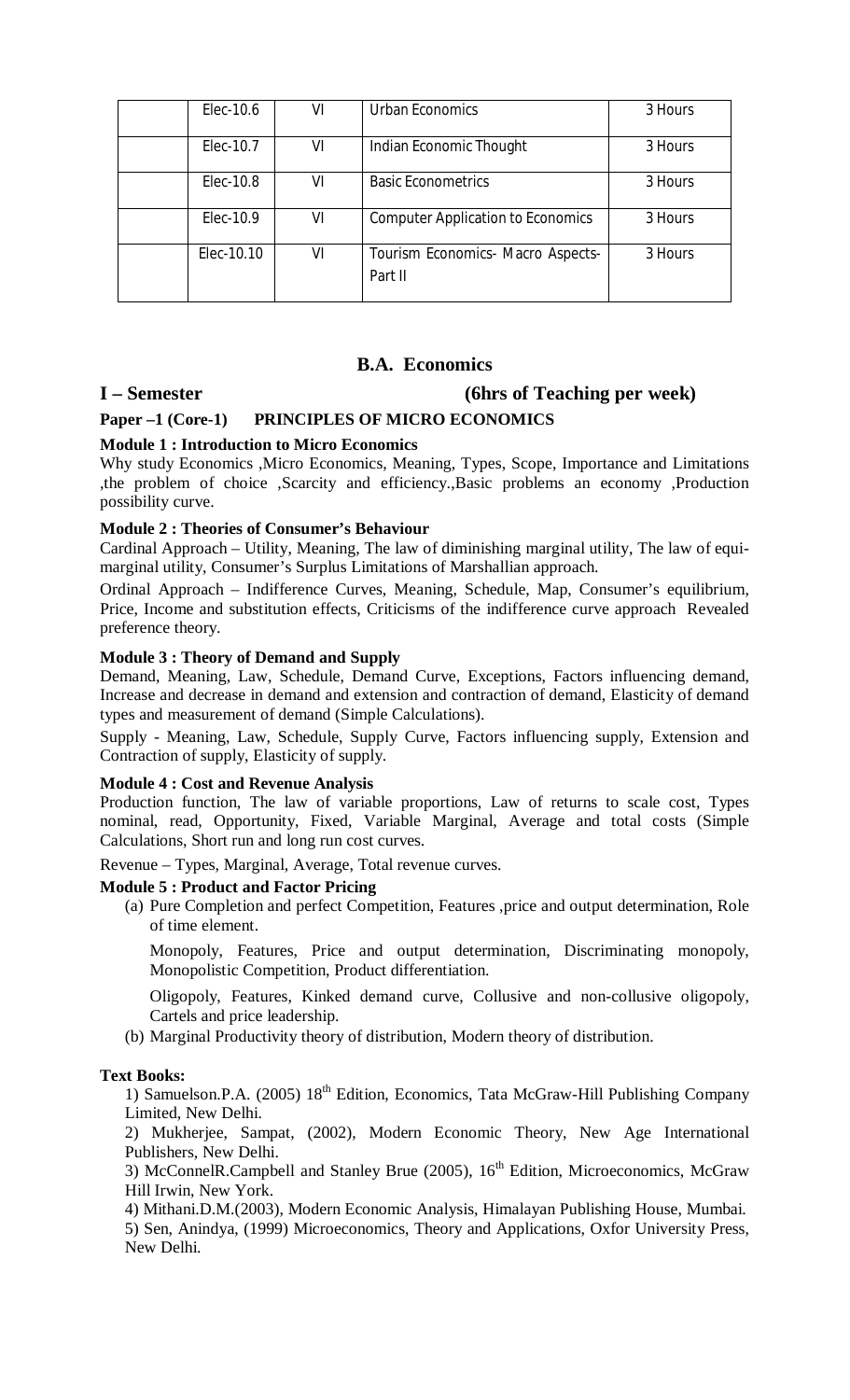# **II – Semester (6hrs of Teaching per week)**

# **Paper – 2 (Core-2) PRINCIPLES OF MACRO ECONOMICS**

## **Module 1 : Introduction to Macro Economics**

Macro Economics – Meaning, Types, Scope, Importance and limitations. Basic concepts of Macro Economics – Stocks, Flow, Equilibrium – short term and long term Natural Income – Concepts GNP, GDP, NNP, NDP, NI, PI, DI, Measurement of National income, Difficulties in its measurement(simple calculations)

### **Module 2: Classical Theory of Employment**

Say's law of Market Wage price Flexibility criticisms of the classical theory of employment.

### **Module 3 : Keynesian Theory of Employment**

Concept of Effective demand and its determinants, Equilibrium level of income and Employment, Consumption function APC, MPC, Factors affecting the consumption function, Investment function, Marginal efficiency of capital, Factors affecting investment function, Multiplier, Criticisms of the Keynesian theory of Employment.

### **Module 4 : Business Cycles and Value Theories of Money**

Business Cycles, Meaning, Types, Phases, Measures to control Business cycles Value theories of money – Index numbers, Quantity theory of money, Restatement of Quantity theory of money, Inflation, Meaning, Types, inflationary gap, Deflation Meaning, Types.

## **Module 5 : Macro Economic Policy**

Monetary and Fiscal policy, Objectives and Significance.

#### **Text Books:**

1) Samuelson.P.A. (2005) 18<sup>th</sup> Edition, Economics, Tata McGraw-Hill Publishing Company Limited, New Delhi.

2) Mukherjee, Sampat, (2002), Modern Economic Theory, New Age International Publishers, New Delhi.

3) Mithani.D.M.(2003), Modern Economic Analysis, Himalayan Publishing House, Mumbai.

4) Vaish. M.C. (205), Macroeconomic Theory, Vishwa Prakashan, New Delhi.

# **B.A. Economics**

# **III – Semester (6hrs of Teaching per week)**

# **Paper – 3(Core 3)**

# **MATHEMATICS AND STATISTICS FOR ECONOMICS**

#### **Module 1 : Tools of Economic Analysis**

Nature and scope of Mathematical Economics (a brief introduction) – Role of Mathematics in Economic Theory.

**Functions and Functional Relations :** Linear and Non-Linear Functions – Demand and supply Functions – Liquidity Preference Functions – Production Possibility Curves and indifference Curves as examples. Concepts of Sets : meaning, Types, Union Offsets and Intersection of Sets.

# **Module 2 : Economic Application of Linear Functions**

Determination of Market Equilibrium Price and Quantity – Impact of specific Tax and Subsidy on Market Equlibrium.

#### **Module 3: Derivatives of Functions**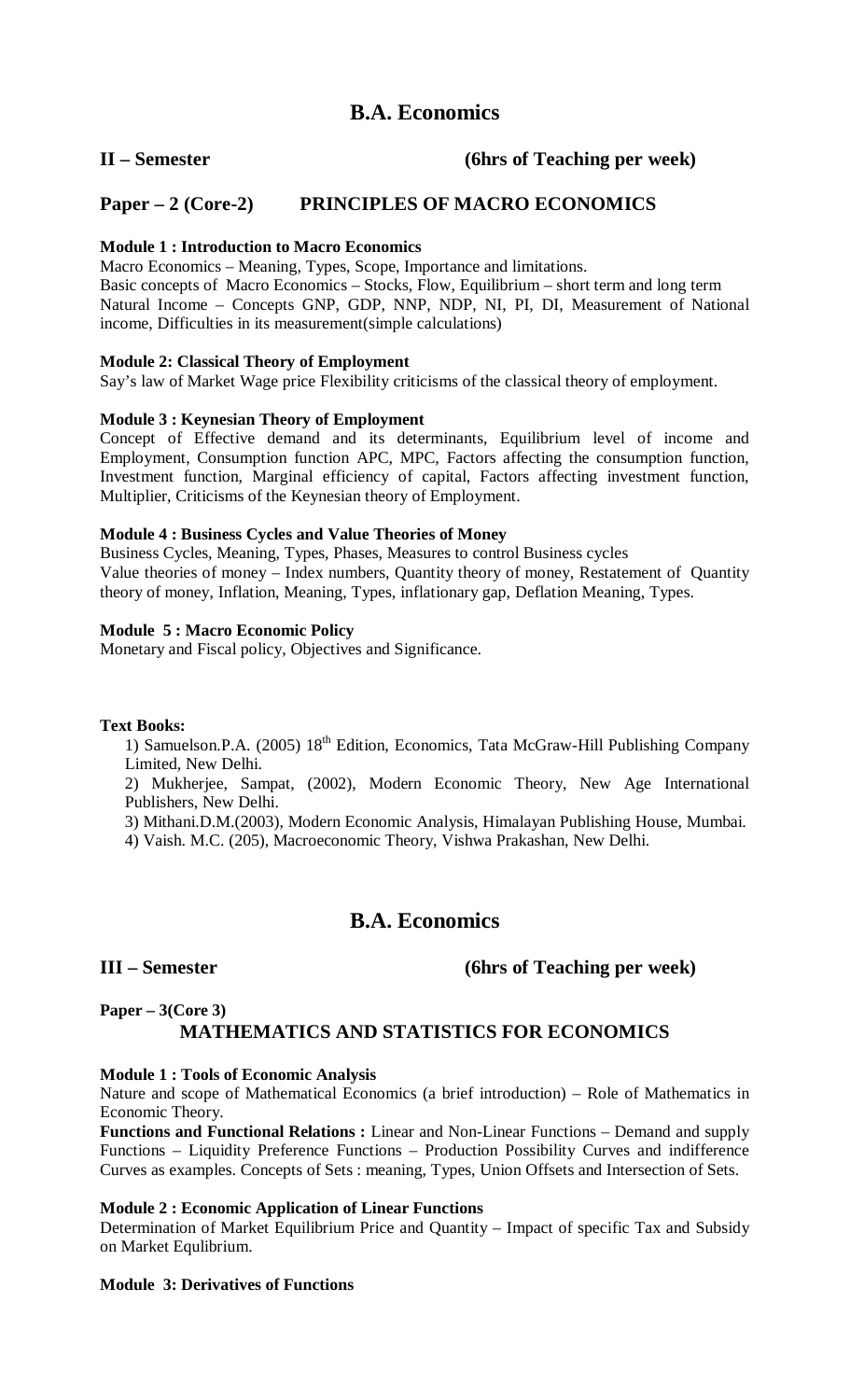Concept of Limit and Continuity, First principle of Differentiation, Rules of Differentiation relating to Algebraic Functions, Application of Differential Calculus to Economics to Derive Marginal Revenue and marginal Cost Functions from Total Revenue and Total cost functions – Elasticity of demand, Revenue / Profit Maximization and cost Minimization.

## **Module 4 : Definition and Scope of Statistics**

Definition, Importance of Statistics in Economics and its Limitations. Sources of Data – Primary and Secondary Sources – Classification and Tabulation of Data

## **Module 5 : Measures of Central Tendency and Dispersion**

Mean, Median, Mode, Geometric Mean and Harmonic Mean for Grouped and Ungrouped Data. **Measure of Dispersion**

Range, Semi – Inter Quartile Range, Mean Deviation and Standard Deviation, Lorenz Curve.

Text Books:

- 1. Veerachamy R. (2005), Quantitative Methods for Economics, New Age International (P) Limited Publishers, New Delhi.
- 2. Bose D. (2000), An Introduction to Mathematical Economics, Himalaya Publishing House, Mumbai.
- 3. Anderson David R, Dennis J. Sweeney and Thomas A.Williams, (2002). Statistics for Business and Economics, Thomson South-Western, Singapore.

# **B.A. Economics**

# **IV – Semester (6hrs of Teaching per week)**

# **Paper-4 (Core-4) INDIAN ECONOMY**

# **Module 1 : Structure of the Indian Economy**

Natural, Human Resources and economic development: size and growth rate of population in Indian- population explosion – population policy.

National Income of India – National Income estimates in India – Trends in National Income – Growth and structure – Limitations of National Income – Inequalities of Income in India.

#### **Module 2 : Agriculture Sector in India**

The place of Agriculture in the National Economy since 1991 – Crop pattern in India – National Agriculture Policy – Food security in India – Irrigation and agricultural inputs – agricultural labour – progress of agriculture under the plans.

#### **Module 3 : Indian Industries**

Importance of Industrialization – Industrial policy since 1991 – Problems of large scale Industries – Role and Problems of small scale industries – Disinvestment – policies and issues, Emergence of IT Industry.

#### **Module 4 : The Tertiary sector in India**

Foreign Trade of India : Composition of India's foreign trade – Direction of Indian's foreign trade – Indian's balance of payments – Impact of WTO on India's foreign trade – India's foreign exchange reserves.

The reserve bank of India its functions and Monetary management – reforms in the banking sector.

## **Module 5 :**

#### **(a) Indian Fiscal System**

Revenue and Expenditure of the central and state governments – public debt management – Financial relations between center and state Parallel economy.

# **(b) Challenges to development**

Poverty : Poverty eradication programmes in India

Unemployment in India, schemes to reduce unemployment.

Refernce :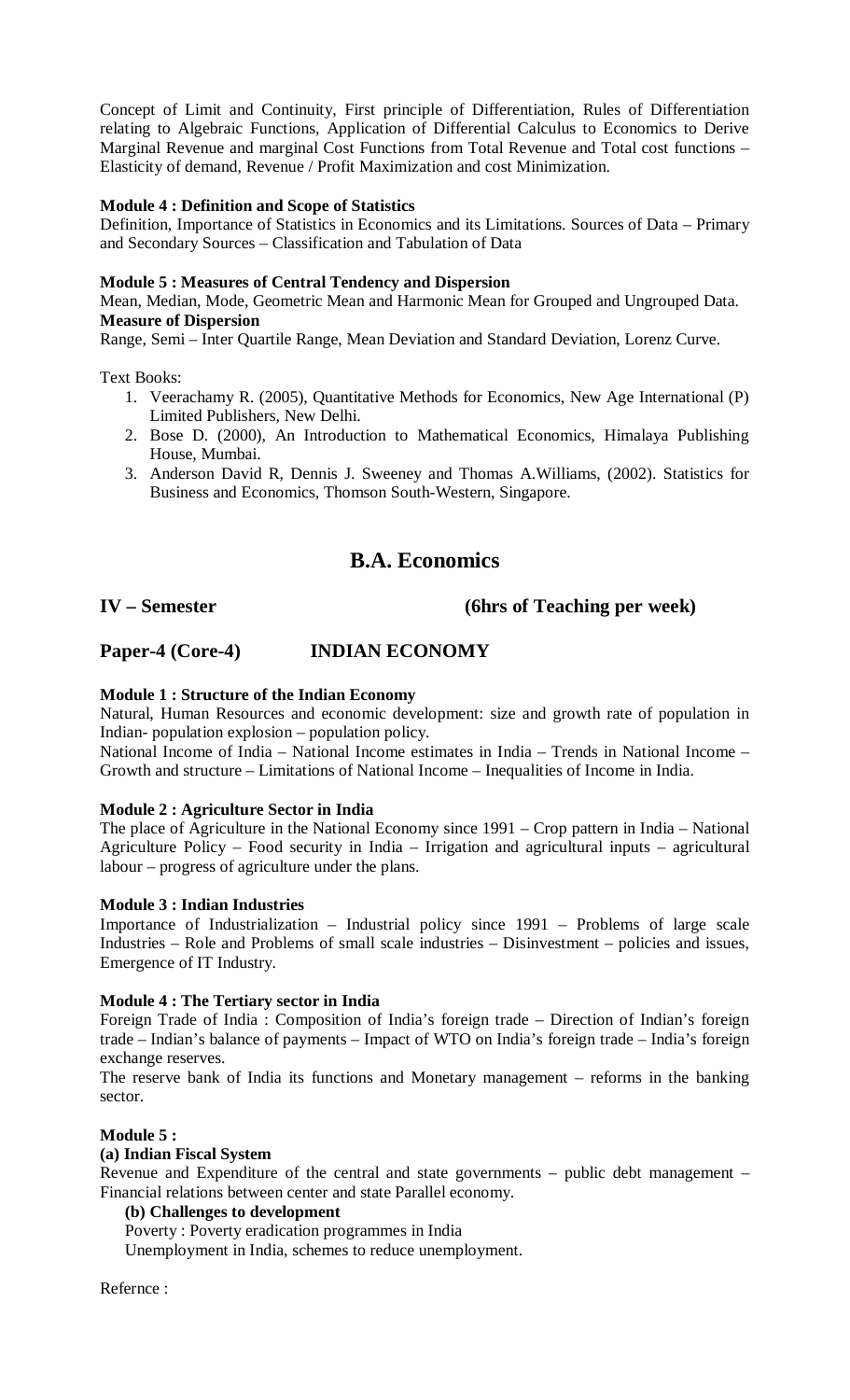1. Dutt Ruddar and Sundaram K.P.M (2007) Indian Economy, S.Chand and Co New Delhi.

2. Misra S.K and V.K Puri (2007) Indian Economy, Himalaya Publishing House, Mumbai. Agarwal A.N (2007) Indian Economy – Problems of development and Planning Wishwa Prakashan, New Delhi

# **B.A. Economics**

# **Paper 5 (core 5)**

# **V – Semester (3hrs of Teaching per week)**

# **MANAGERIAL ECONOMICS**

## **Module 1 : Introduction to Managerial Economics**

Meaning and Definition of Managerial Economics – Economic Theory and Managerial Economics – Nature and Scope of Managerial Economics – Relationship to other branches of Learning – Usefulness of Managerial Economics.

### **Module 2 : Demand Forecasting**

Meaning, Objective and Determinants of Demand Forecasting Methods – Complete enumeration and Sample and Statistical Methods – Semi Average, Moving average and least square methods (with emphasis on problems)

### **Module 3 : Linear Programming**

Meaning – Applications of Linear Programming – Basic Concepts – Cost Minimization and Profit Maximization – Graphic Method – Procedure used in Formulating and Solving Linear Programming Problem

### **Module 4 : Pricing Policy**

Meaning and Methods – Cost Plus or Mark – Up pricing – Multiple Product Pricing – Transfer Pricing – Skimming and Penetration Price Policy

#### **Module 5 : Profit Management**

Meaning of Profit – Accounting Profit and Economic Profit – Break –Even Analysis – Problems, Break – even Quantity, Break – even Sales – Safety Margin

# **Module 6 : Capital Budgeting**

Need for Capital Budgeting – Capital Budgeting Techniques – Payback Period and NPVI method

#### **References**

- 1. Salvatore Dominick (2005) Managerial Economics, McGraw Hill, New York
- 2. Seo K.K (1998) Managerial Economics, Sujeet Publications, Delhi
- 3. Peterson H. Craig and W.Cris Lewis, (2003) Managerial Economics, Pearson Education Singapore
- 4. Dwivedi D.N (2002), Managerial Economics, Vikas Publishing House Pvt Ltd, New Delhi
- 5. Mithani D.M (2003), Managerial Economics, Himalaya Publishing House, Mumbai.

# **B.A. Economics**

# **V – Semester (3hrs of Teaching per week)**

# **Paper-6 (Core-6) ECONOMICS OF DEVELOPMENT**

# **Module 1 : Economic Development**

Concept of Development – Definitions – Distinction between Economic Growth and development – Sustainable Development – Characteristics of Developing Countries – Measures of Economic Development : Gross National Product (GNP) – Per Capita Income, Net Economic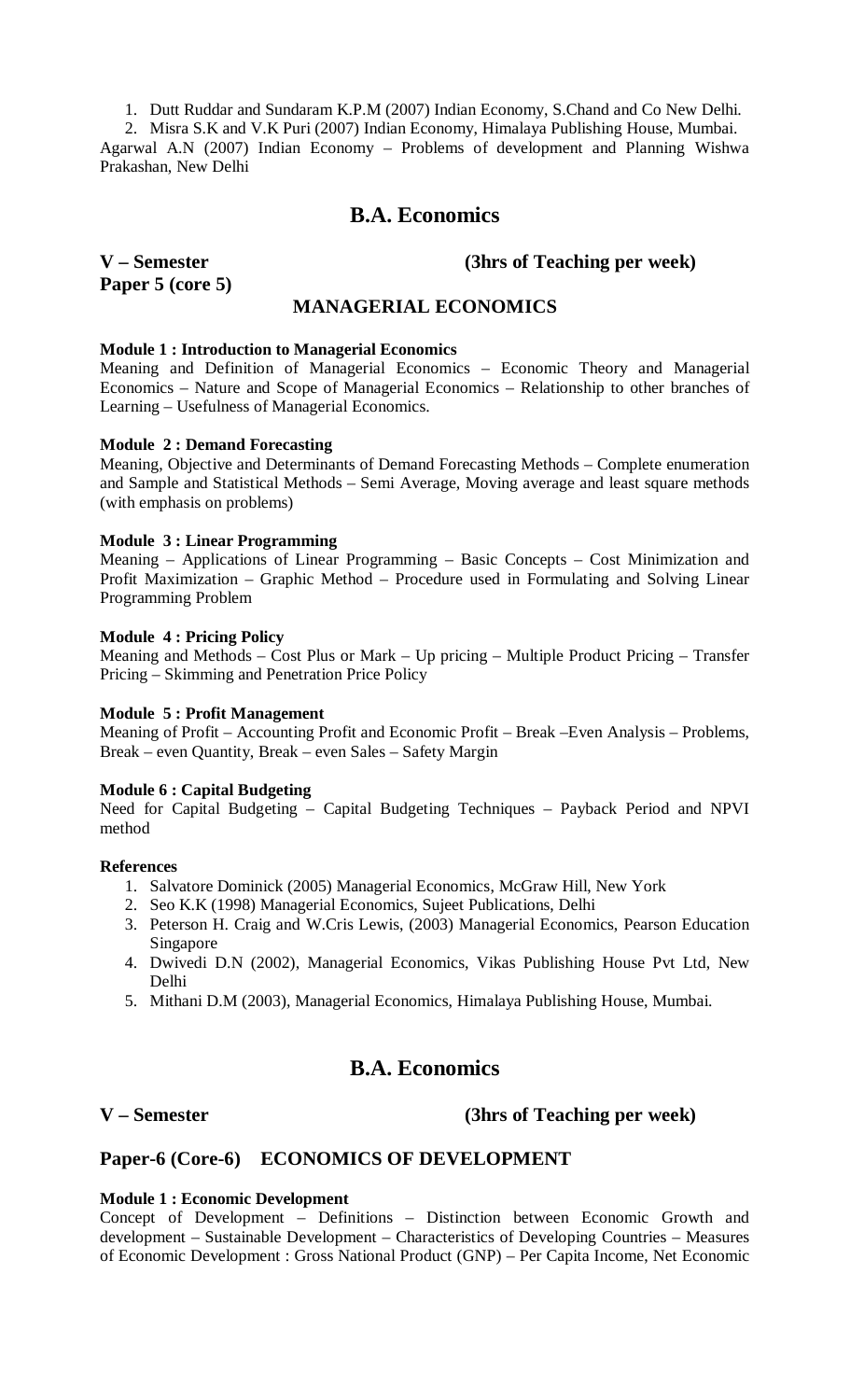Welfare, Physical Quality of Life Index (PQLI), human development Index (HDI), Gender Development Index(GDI), Gender Empowerment Measure(GEM), Human Poverty Index (HPI)

### **Module 2 : General Theories of Economic Growth**

Adam Smith's Theory, David Ricardo's Theory, T.R. Malthus' Theory, Karl Marx's Theory, Schumpeter's Theory, and Rostow's Growth Theory

#### **Module 3 : Partial Theories of Economic Development**

Labour Surplus Model (Arthur Lewis) – Big Push Theory – Critical Minimum Effort Thesis – Balanced vs unbalanced Growth.

#### **Module 4 : Factors in the development Process**

Capital Accumulation – Capital Output Ratio – Technology and Economic Development – Institutional Factors – State and Markets – Market Failure – State Failure – Rethinking on the Role of the state.

#### **References**

1. Todoaro. M.P (1991), Economic Development in the Third World, Orient Longman, united Kingdom

2. Benjamin Higgins, (1968) Economic Development, W.W.Norton & Company. Inc.New York

3. Taneja M.L. and R.M.Myer (1995), Economics of Development and Planning, Shoban Lal Nagin Chand and Co, Delhi

4. Mishra S.K and V.K.Puri (2005), Economic Development and Planning, Himalaya Publishing House, Mumbai

5. Thirlwall A.P (2003) Growth and development - With Special reference to developing Economies, Palgrave Macmillan, New York

# **B.A. Economics**

# **V – Semester (3hrs of Teaching per week) Paper – 7 [Elective 7:1] AGRICULTURAL ECONOMICS**

# **Module 1 : Agriculture and Economic Development**

Definition and scope of Agriculture Economics – Agriculture in a growing Economy – Subsistence Agriculture and its Modernization – Interdependence between Agriculture and Industry – Farming System : Traditional, Subsistence, Commercial, co-operative, Collective and State farming – Role of Agriculture in Economic development of a Nation.

#### **Module 2 : The Economics of Agriculture Production in India**

Features of Indian Agriculture : Farm size, and productivity relationship in Indian Agriculture – Extent of Employment and unemployment in Agriculture – Technical change and Labour adsorption – Agricultural wages – women in Agriculture – wage discrimination.

#### **Module 3: Factors affecting Agriculture Growth and Productivity**

Size of land holdings – Land Reforms – Supply of Inputs : Irrigation, Power, Seed and Fertilizer – Pricing of Inputs – Social forestry and Environment – Determination of the prices of Agricultural commodities – Agricultural prices policy in India – Crop Insurance.

#### **Module 4 : Agricultural Credit in India and Agricultural Markets**

Demand for Agricultural credit and supply of Agricultural credit – Institutional agencies supplying Agricultural credit : National bank for Agriculture and Rural development [NABARD], Co-operatives, Commercial Banks, and Regional Rural banks

**Agricultural Markets :** Definition and Scope – Types of Agricultural markets – co-operative marketing and regulated markets : Structure and functioning Agricultural markets and marketing Efficiency – market failures and state intervention.

#### **Module 5 : Challenges to Indian Agriculture**

Trends in Agricultural development under the 5 year plans – policies and programmes for Agricultural development – Green revolution and its impact – Sustainable Agriculture New Agricultural policy – World trend organization and Indian Agriculture.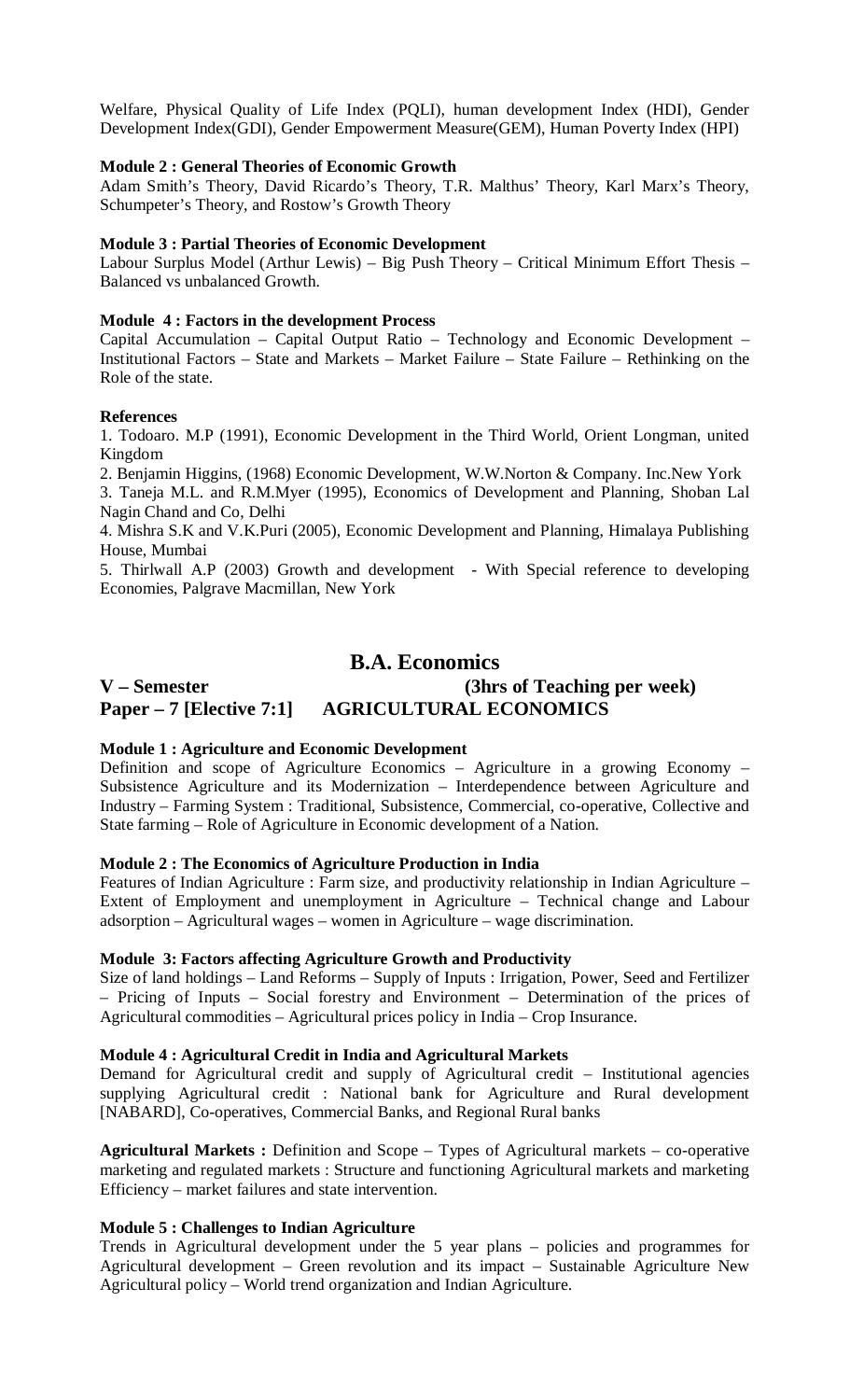References

- 1. Tyagi B.P. (2002), Agricultural Economics and Rural development, Jaiprakash Nath and Co., Meerut
- 2. Desai R.G (1998), Agricultural Economics [models, Problems and plocy issue], Himalaya publishing house, Mumbai.
- 3. Dandekar V.M (1994), The Indian Economy 1947-1992, Vol I Agriculture, Sage publications India pvt ltd, New Delhi.

# **B.A. Economics**

# **Paper -7 (Elective 7:2)**

# **V – Semester (3hrs of Teaching per week)**

# **INDUSTRIAL ECONOMICS**

# **Module 1 : Introduction**

Definition and Subject matter – evolution and development of Industrial Economics – Objectives and Methods – The relationship between Industrial Economics and Microeconomics – Industrial Economics as a branch of Economics.

### **Module 2 : Theory of Firm**

Concept of Firm, Features and Objectives – Size of Firm, Optimum Firm and its determinants – Growth of Firm, Determinants of growth Theories of growth of Firm (Downie's Theory, Penrose's Theory and Morris Theory)

## **Module 3 : Industrial Organization and Industrial Location**

Concept of Industrial Organization - Different forms of Industrial Organization, Proprietorship, partnership, Joint Stock Companies, Holding Companies, and Industrial Co-Operative Organizations – Corporation – Choice of Organizational form, Concept of Industrial Location, Determinants of Location, Dynamics of industrial Location – Theories of Industrial Location(Weber's Theory and Sangent Fhoience's Theory) – Industrial Location Policy, Objectives and Importance.

# **Module 4 : Industrial and Productivity and Efficiency**

Concept of Industrial Productivity – Measurement Total factor and Single factor Productivity – Determinants of Productivity – Importance of Productivity – Efficiency Concept – Determinants of Economic Efficiency – Measurement of Efficiency levels.

#### **Module 5 : Government Regulation of Industry**

Need for Government Regulation – Controversy regarding Regulation – Methods of Government Regulation – Legal frame work – Changing approach in Government

#### **References**

- 1. Bharatwal R.R (2003) Industrial Economics, New Age International, New Delhi
- 2. Divine A.J and others (1976), An Introduction to Industrial Economics
- 3. Hay D.A and Morris D.J (1979), Industrial Economics : Theory and Evidence, Oxford University Press, Oxford.
- 4. Francis Cherunilam (1994) Industrial Economics, Himalaya, New Delhi
- 5. Singh and Sadhu (1988), Industrial Economics, Himalaya Publishing House, Mumbai.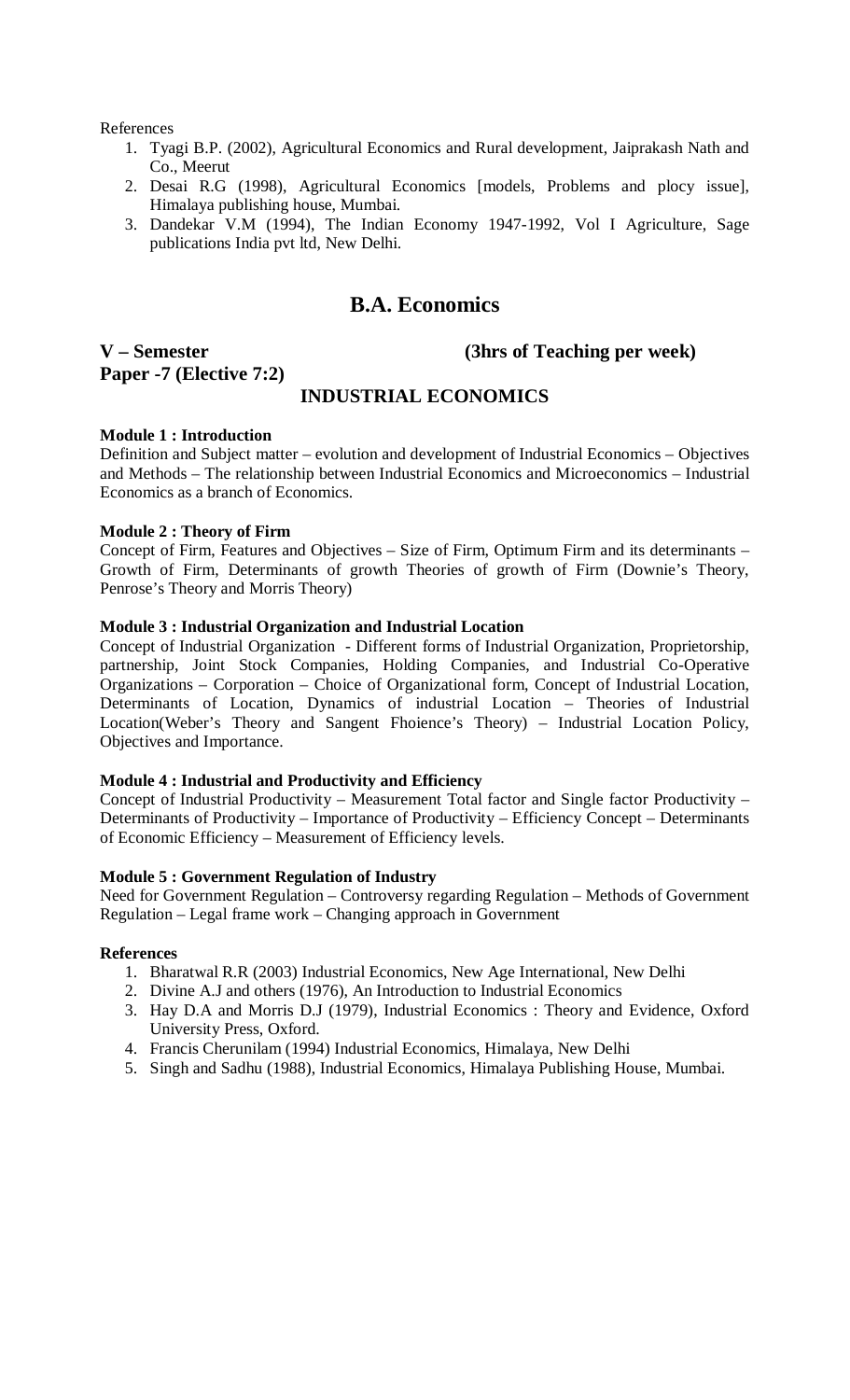**V – Semester (3hrs of Teaching per week)**

**Paper – 7 (Elective 7:3)**

# **BANKING THEORY AND POLICY**

# **Module 1: Introduction**

Origin of Banking – Role and Importance of banks in Economic Development.

# **Module 2: Co-Operative Banks, Development Banks and Non Bank Financial Institute**

Co-Operative Banks and their structure – Development banks – Need for development banks and their role – types of development banks (a brief mention) – Non bank financial institutions and its types.

# **Module 3 : Commercial Banking Theory and Practice**

Nature of commercial banking – the structure of commercial banking : Brach banking, unit banking, chain banking, correspondent banks. Banks and Account holders – Types of deposit accounts, Types of account holders – instruments used in the operation of bank accounts : cheques, drafts, pass book and bills – bank advances – secured and unsecured loans, over drafts, cash credit, discounting bills of exchange – medium and long term advances – creation of credit – bankers – customer relationship – obligation of baks to customers – secrecy and disclosure – balance sheet of a bank – role of commercial banks in the modern economic system.

# **Module 4 : The Central Banking**

Role of central banks in developed and developing countries – Functions of central bank – controller of credit : Regulatory and promotional measures : Quantitative measures qualitative measures – modern debt management, Liquidity and stability monetary policy and its significance.

# **Module 5 : Money market and Capital market**

Financial markets – Money market: characteristics and constituents – Capital market : characteristics and constituents – unregulated credit markets – credit instruments – the problem of monetary management in under developed money markets.

# **References**

- 1. Panikkar K.K., (1982), Banking Theory and Systems, S.Chand and Co Ltd., New Delhi.
- 2. Shekhar. K.C, (1978), Banking Theory and Practice, Vikas Publishing House Pdvt.Ltd., New Delhi.
- 3. Shekhark.K.C, and Lekshmy Shekhar (1999), Banking Theory and Practice, Vikas Publishing House Pvt. Ltd, New Delhi.

# **B.A. Economics**

# **V – Semester (3hrs of Teaching per week)**

# **NATURAL RESOURCE ECONOMICS**

# **Module 1 : Introduction**

**Paper – 7 [Elective 7:4]**

Meaning and Importance of Natural Resources – Natural resources and Development – natural resources and Sustainable Development.

# **Module 2 : Theories of Exhaustible resources**

Contribution of Adam Smith, David Ricardo, Alfred Marshall and hotelling Theory of Exhaustible Resources

# **Module 3 : Natural Resources : An Overview**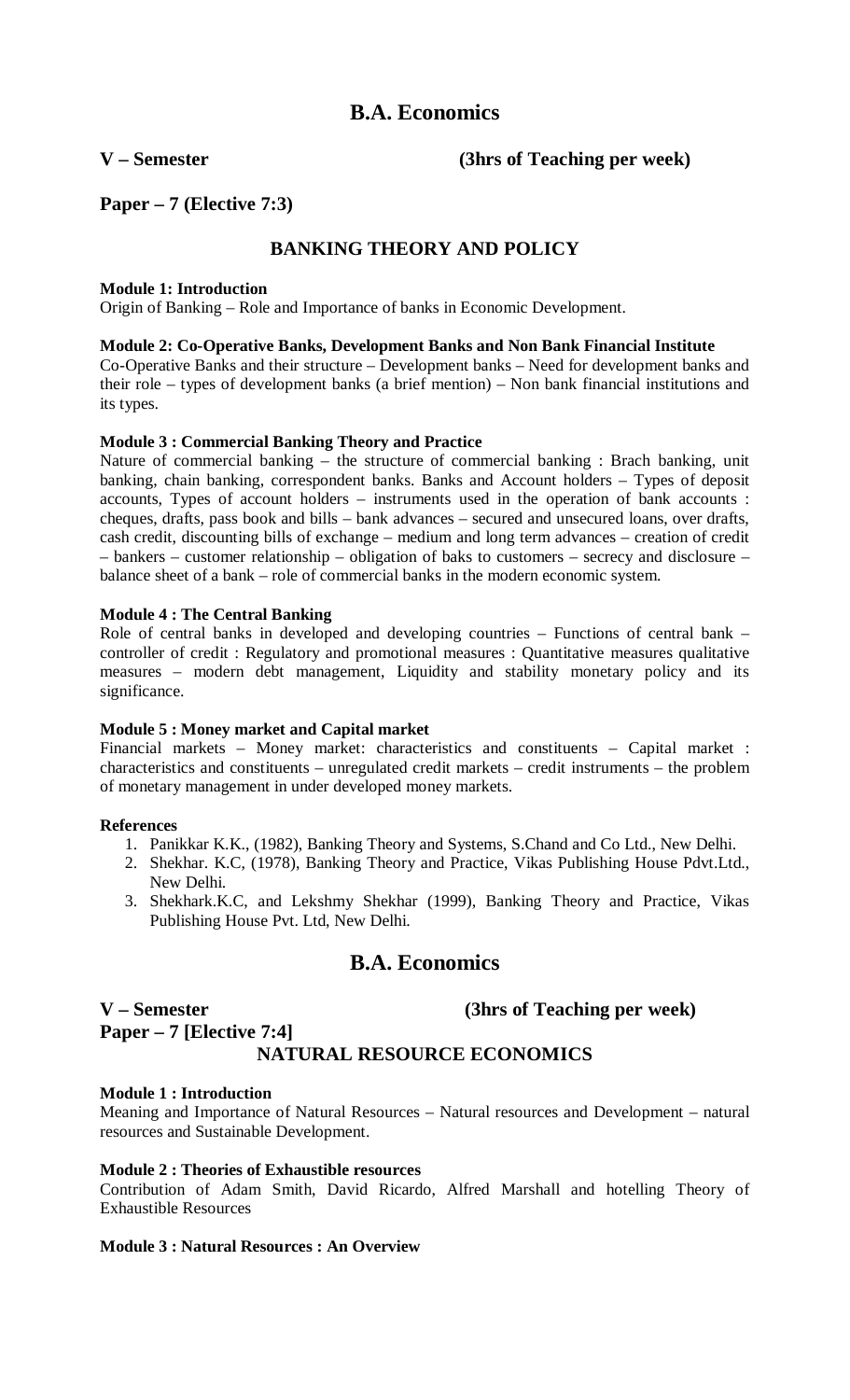Natural resources and their classification Renewable and non – renewable resources – Land, Water, Minerals and Forest as resources – impact of Economics Activity an natural Resources – importance of conservation of natural resources.

## **Module 4: Energy and Environment**

Impact of energy production and consumption on environment – problems of depletion of energy resources – Alternative sources of Energy – Development of Renewable Energy resources – Importance of Energy Conservation.

### **Module 5 : Common Property Resources**

Common property resources and other local resources – community participation in the protection of common property resources

### **Module 6 : Resource Available, Use and Misuse in India**

Land – Land use and Land degradation

Water Resource – Availability, use and misuse of water – urgent need for water management and Rain water harvesting forest resources and Deforestation.

### **Refernces**

- 1. Turver R. Kerry, David Pearce and Van Bateman(1993) 'Environmental Economics an Elementary Introduction the Johns Hopkins University Press, Baltimore.
- 2. Sankaran S (1994) 'Environmental Economics', margham Publications, madras
- 3. Engine (2004) 'Envirnomental Economics', Vrinde Publications pvt ltd, New Delhi
- 4. Karpagam Environmental Economics
- 5. Rajalakshmi & Dulasi brinda 'Environmental Economics

# **B.A. Economics**

**Paper – 7 [Elective 7:5]**

**V – Semester (3hrs of Teaching per week)**

# **HUMAN DEVELOPMENT**

#### **Module 1: Introduction to Human development**

Concept of Human development – Defining Human Development – Concepts of Measuring Human Development Index (HDI) – Gender Disparity Index (GDI) – Gender Empowerment Measure (GEM) Human Poverty Index (HPI) – Need for the Separate Study of human Development

#### **Module 2 : Economic Growth and Human Development**

Relationship between Economic growth and Human Development - Sustainable Human Development – Financing Human Development – New Technologies and Human Development – Globalization and Human Development

#### **Module 3 : Human Development in the New Millennium**

Gender Disparities in Human development – New Dimensions of Human Security – Human Rights and Human Development – Millennium Development Goals – Priority Challenges in Meeting the Goals.

#### **Module 4 : Human Development in India**

Human Development Index (HDI) – All India and State wise Analysis – Changes in HDI – Implications – Factors Responsible for Low HDI in India – Education and Human Development

#### **Module 5 : Human Development in Karnataka**

Level of HDI Ranking – Arranging various Districts According to HDI Ranking – Variations in District – HDI and their Implications – Income, Employment and Poverty in Karnataka

#### **References**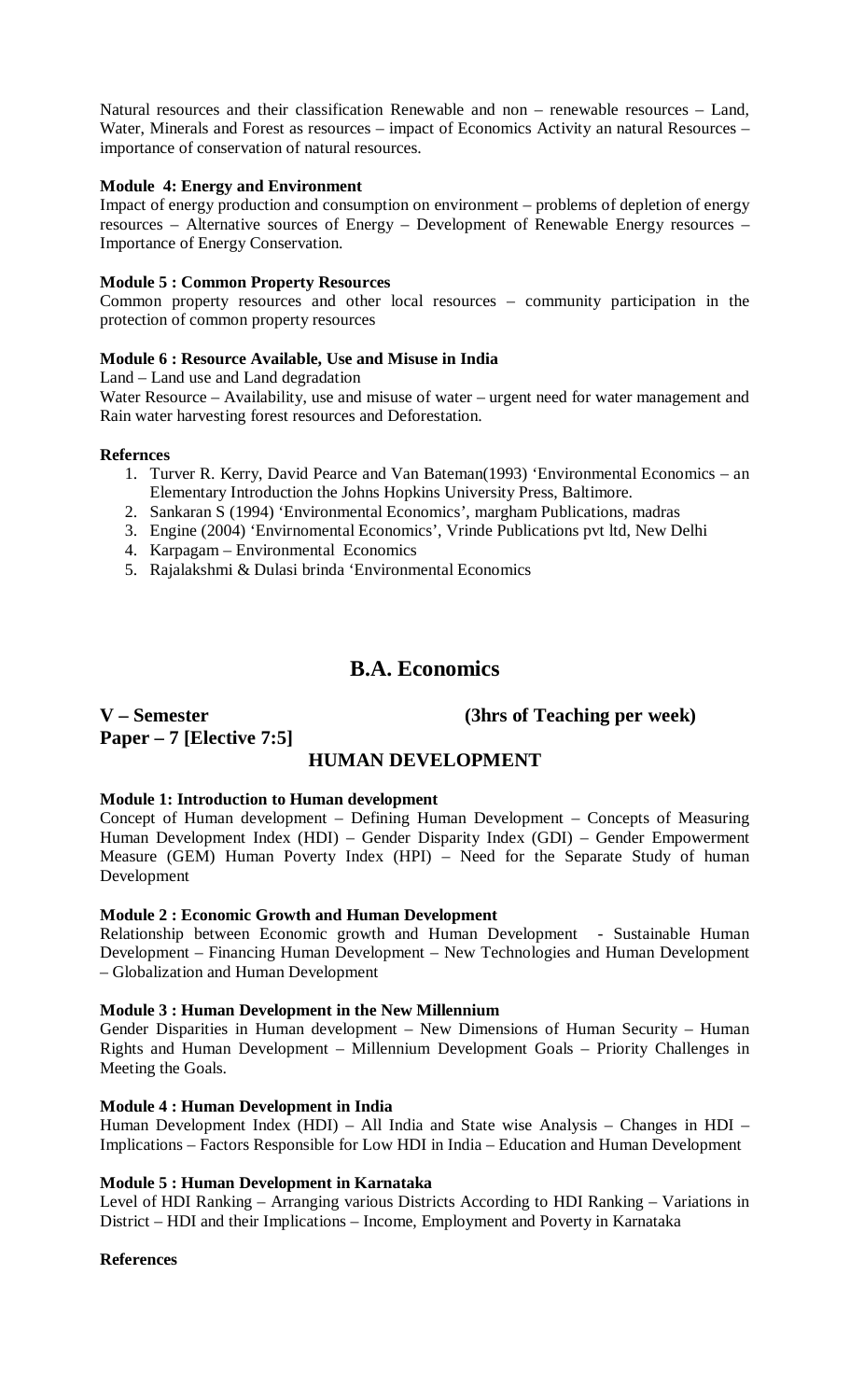1. United Nations Development Programme (UNDP), Human Development Reports (1990 to date) Oxford University Press, Oxford

2. Haq, Mahub UI (1995) Human Development, Oxford university Press, New York

3. Government of Karnataka (1999) Human Development in Karnataka Planning Department, Bangalore

4. Government of Karnataka, Economic Survey(Reports from 1990 and on), Department of Economics and Statistics and Planning, Bangalore.

# **B.A. Economics**

# **Paper – 7 [Elective 7:6]**

**V – Semester (3hrs of Teaching per week)**

# **REGIONAL ECONOMICS**

# **Module 1 : Introduction**

Definition and Scope of Regional Economics – Concepts of region – Types of Region – Importance of Regionalisation – Regionalisation Approaches – Indicators of Regional Development

# **Module 2 : Spatial Micro Economic Theory**

Determinants of Regional Location – Theories of Location – Von Thunen, Weber, Isaed, christaller, Losch on Location – Concentration vs Dispersal of Economic Activities

# **Module 3 : Spatial Macro Economic Theory**

Regional Social Accounting – Regional Growth Process – Regional Multiplies – Regional Input Output Analysis – Regional Business Cycle – Convergence and Divergence – Techniques for regional Economic Analysis

# **Module 4 : Regional Economic Policy an d Regional Disparities**

Importance and Objectives of regional Economic Policy – Formulation of Regional Economic Policy – Tools – Techniques Implementation – Limitations

Causes of regional Disparities – Indicators – Extent – Trends – Policies and Programmes to reduce Disparities – Regional Planning – Backward Area Development Programmes – Institutional and Policy framework

# **Module 5 : Globalization and Regionalization**

Significance – Impact of New Economic Policy and Globalization on Regional Development – New Challenges and Policy Choices

# **References**

1. Richardson H.W (1969) Elements of Regional Economics, Penguin Harmendsworth

2. Shrivastava O.S.(1992) Regional Economics : Theoretical issues, Anmol Publications, New Delhi

3. Shekhar Sudharshu (ed) (2003) Regional Planning in India, vol-I and II Anmol Publications, New Delhi.

# **B.A. Economics**

# **Paper – 7 [Elective 7:7]**

# **V – Semester (3hrs of Teaching per week)**

# **HISTROY OF ECONOMIC THOUGHT**

# **Module 1 : Introduction**

Economic thought during Ancient period, Mercantalism and physiocracy(a brief introduction)

# **Module 2 : Classical Period**

Adam Smith : Theory of value, Division of labour, canon taxation, free trade David Ricardo : Theory of value, Theory of Rent, Trade theory. T.R.Malthus : Theory of population under consumption theory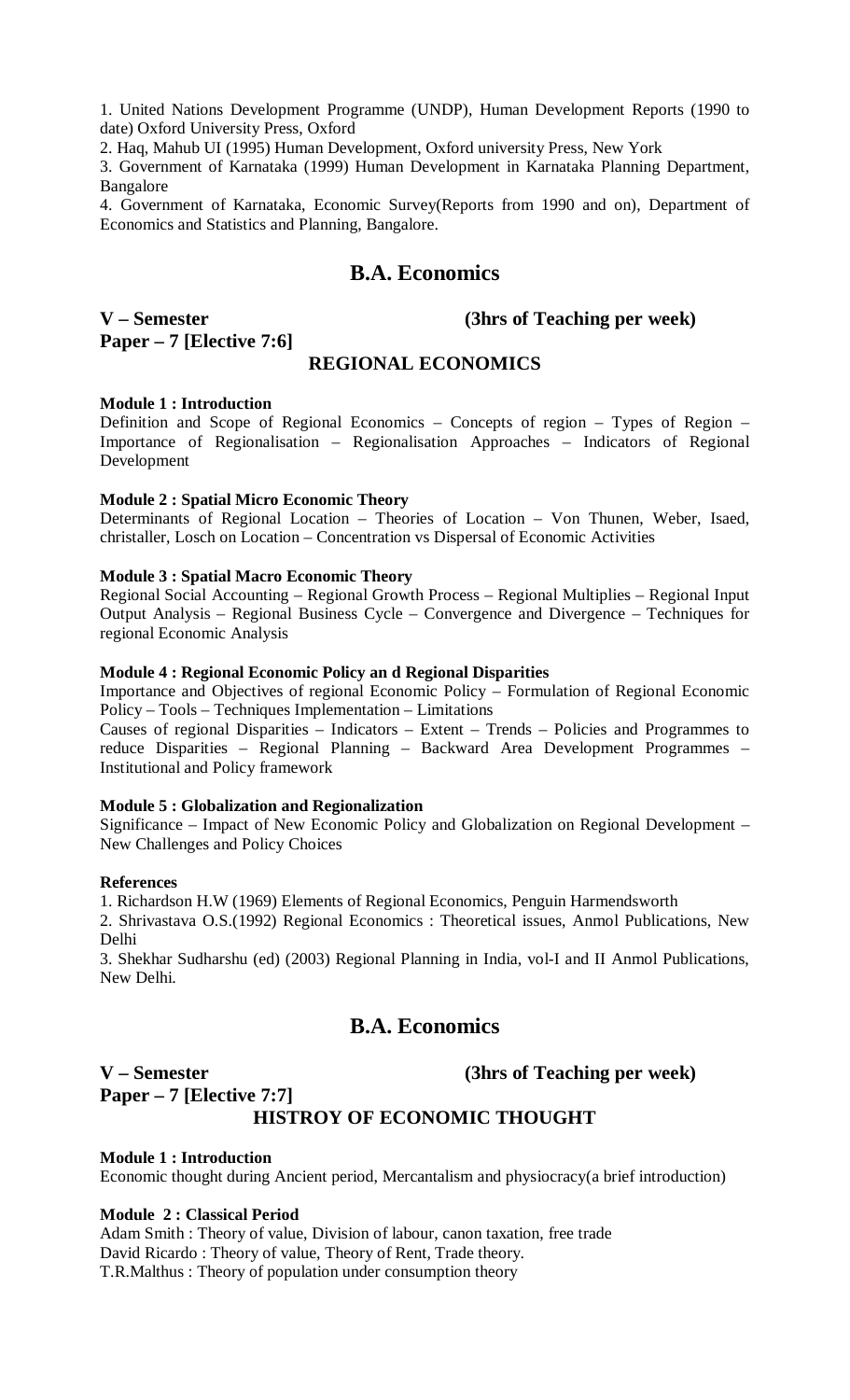## **Module 3 : neo-Classical Period**

Alfred Marshall – Theory of value, Utility analysis

#### **Module 4 : Karl Marx**

Materialistic Interpretation of history, Theory of value and surplus value and class struggle, Business cycles.

### **Module 5 : J.M.Keynes**

Theory of Income and Employment determination

#### **Module 6 : Selected Nobel Laureates in Economics**

P.A.Samuelson – Revealed preference theory (social welfare function and his contribution to International trade) Gunnar Myrdal – Theory of under development and development, Simon Kuznets – James Meade, Arthur Lewis and T.W.Schultz – a brief analysis of their contributions.

#### **Refernces**

- 1. Brue Stanley L(2000), The Evolution of Economic thought, the Dryden press, Fort Worth, USA
- 2. Roll Eric (1963), A history of Economic Thought, prentice Hall Inc, USA
- 3. Haney Lewis H, (1949) History of Economic Thought, The Macmillan Company, New York
- 4. Bell John Fred, (1963) History of Economic Thought, the Ronald Press Company, New York
- 5. Bhatia.H.L (1980), History of Economic Thought, Vikas publishing house pvt ltd India.

# **B.A. Economics**

# **V – Semester (3hrs of Teaching per week) Paper – 7 [Elective 7:8] INTRODUCTION TO ECONOMETRICS**

#### **Module 1 : The Nature and Scope of Econometrics**

Meaning of Econometrics – Relationship between Econometrics and Statistics, Econometrics and Mathematical Econometrics, and Econometrics and Economics. The Methodology of Econometrics – Types of Econometrics

# **Module 2 : Statistical Inference**

Basics of Probability and Statistics, Summation Notation, Properties of Summation Operation, Random variables Probability, Random variables and probability distribution function, Characteristics of Probability Distribution. Some important Probability distributions Normal Distribution, The Chi-square Distribution, 't' Distribution, and F distribution. Relationship among t, F and X and normal distribution – Estimation and Hypothesis Testing – The meaning of Statistical inference, point estimation and interval estimation, properties of point estimation. Hypothesis testing – The Confidence Interval approach. Type –I and Type – II errors. The test of significance approach to Hypothesis testing

#### **Module 3 : Sampling Theory**

Concepts of Population and sample. Sources of statistical error. Sampling Design, Sampling Techniques.

#### **Module 4 : Data Analysis**

Time series Data, Cross section Data and Pooling Data. Sources of Data – Primary and Secondary Sources, Importance of Time series and cross section data for Econometrics Measurement.

# **References**

1. Damodar Gujarati (1998) Essentials of Econometrics, McGraw Hill international Edition Economic Series

2. Sonia Taylor (2001) Business Statistics, Palgrave, Macmillan Press, New York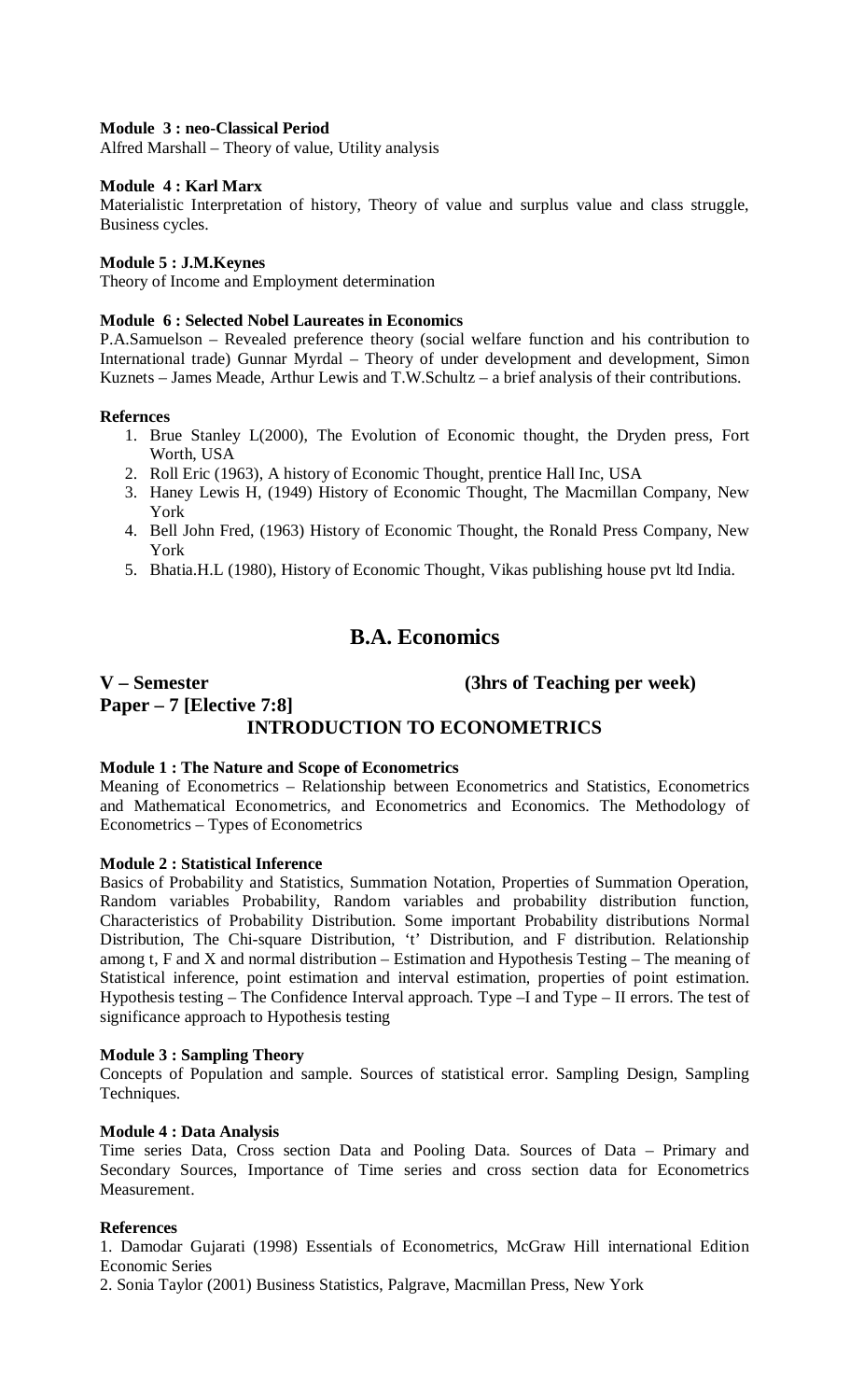3. Sukesh K Ghosh (1994) Econometrics – Theory and Applications, Prentice Hill of India Private Limited, New Delhi

# **B.A. Economics**

# **V – Semester (3hrs of Teaching per week) Paper – 7 [Elective 7:9] FUNDAMENTALS OF COMPUTERS**

**Module 1 : Introduction to Digital Computers** Historical Perspective of Computer Development – Generation of Computers – System Logical Organization – number System Binary, Octal and Hexadecimal

### **Module 2 : Computer Hardware**

Fundamentals of Computers – Organization and Components of computers – Computer hardware – Input device: Keyboard, Mouse and VDU – Output Devices : Printers (various Types ), Plotter and Monitor, Scanner, Digitizer etc. Secondary Storage Devices Floppy Disk, Hard Disk and CDROM – Specification of Peripherals and computers

#### **Module 3 : Computer Software**

Different types of software, Translator and Compilers – Application Software – Algorithms and Flow Chart – Progrmming Language – Errors – Types –Introduction operating System and **Utilities** 

# **Module 4 : Computing Environment**

Types of Computers – Micro computers, Mini Computers, mainframe Computers, Desk Top Computers, Note Book Computers and Workstation – Computer Networks – Brief Introduction to LAN, WAN and Internet.

#### **Module 5 : Operating System**

Various types of Operating System – MS DOS, Basic commands – Windows 1998 and 2000 – Introduction – Working with Window – Copying Creating, Deleting Files and Folders in Windows – Introduction to Windows Application – Programme – MS Office – Word, Excel and Power Point – Information Integrity Ensuring integrity – Computer Security – Preventive Measures and treatment.

#### **References**

1. Reader's Digest (2000) How to do just anything on a computer, London 2. Saxena Sanjay (2001) A first course in computers Vikas Publishing House Private Limited, New Delhi

# **B.A. Economics**

**Paper – 8 [Core 8]**

**VI – Semester (3hrs of Teaching per week)**

# **PUBLIC FINANCE**

#### **Module 1 : Introduction**

Nature, Scope and Importance of Public finance - Public Finance vs Private Finance -Importance of the study of public Finance – Role of Public Finance in Less- developed and Developing Countries

# **Module 2 : Principles of Public Economics**

Principle of Maximum Social Advantage – Principle of Allocation of Resources – Test of Social advantage – welfare Foundations of Public Finance – Social Welfare Functions of modern Government – Distinction between private Goods and public Goods – Market Failures – market Imperfections – Externalities.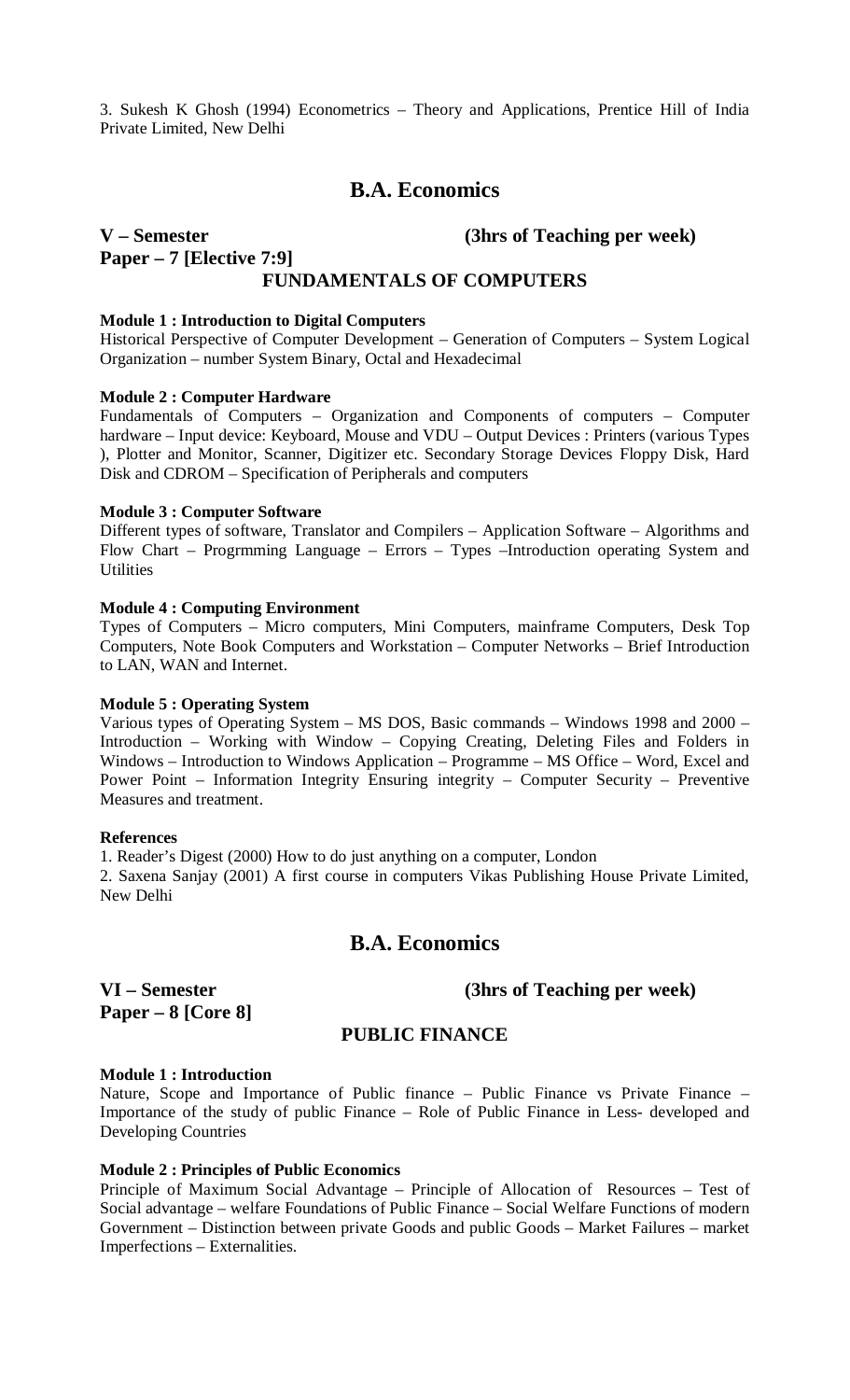# **Module 3 : Public Expenditure, Public Revenue and Public Debt**

Principle of public Expenditure – Wagner's Law of increasing State Activities, Hypothesis – Kinds of public Expenditure and Canons of Expenditure, Sources of public Revenue – Tax Revenue and Non Tax Revenue – Types – Direct and Indirect Taxation – Characteristics of a Good Tax System, Meaning of public Debt – Causes – Limits to raising public debt – burden of Debt – Debt Redemption

Deficit Financing – Meaning – Techniques of Deficit Financing – Objectives of Deficit Financing

# **Module 4 : The public Budget**

Classification of budgets Programme and Performance Budget – Budgetary Deficits – Primary, Revenue and Fiscal Deficits – Zero base budgeting

# **Module 5 : Fiscal Policy**

Objectives of Fiscal Policy – Fiscal Policy and Economic Activity in Developing Economies

# **References**

- 1. Musgrave R.A and Musgrave Public Finance in theory and Pratice
- 2. Ulbrich Holley (2003) Public Finance in Theory and Practice, Thomson South-Western, USA
- 3. Bhatia H.L (2004) Public Finance, Vikas Publishing House Pvt Ltd, New Delhi
- 4. Sundaram K.P.M and K.K.Andley (2003) Public Finance S Chand & Co Ltd ,New Delhi
- 5. Singh S.K. (2001) Public Finance in Theory and Pratice S.Chand and Co Ltd
- 6. Agarwal R.C (2004) Public Finance Theory and Practice Educational Publishers Agra

# **B.A. Economics**

**Paper –9 [Core 9]**

# **VI – Semester (3hrs of Teaching per week)**

# **INTERNATIONAL ECONOMICS**

# **Module 1 : Introduction and Theories of International Trends**

Importance of International Economics – Distinction between Internal and International Trade – Need for the study, Theories of Absolute cost advantage and Comparative Cost – Heckscherohlin Theory – leontief Paradox

# **Module 2 : Terms of Trade**

Various concepts of terms of trade – Concept of reciprocal Demand – Factors Affecting Terms of Trade – Deterioration in Terms of trade – Gains from Trade

# **Module 3 : Trade and Commercial Policy**

Free Trade vs Protectionist Policy – Relative Merits and Demerits – Tariffs : Types and Effects of Tariffs – Quotas : Its Effects on trade – Role of Multinational Corporations – Trade Liberalization – World Trade Organization (WTO) and its Functions – WTO and India

# **Module 4 : Balance of Payment and Foreign Exchange**

Concepts of Balance of Trade and Balance of Payments – Disequilibrium in the Balance of payments – Various measures to correct disequilibrium in the balance of payments. Merits and Demerits of Devaluation, Foreign Exchange

**International Financial Institution and Eco Co-Operation** – Functions of International Monetary Fund(IMF) and International Bank for Reconstruction and Development (IBRD)

# **Module 5 : International Economic and monetary Co-Operation**

New International Economic Order (NIEO) – Economic Co-Operation among Developing Countries – South Asian Association for Regional Co-Operation (SAARC)

# **References**

1. Salvatore Dominick (2005) International Economics, John Wiley & Sons, Inc

2. Mithani D.M (2003) International Economics, Himalaya Publishing House, Mumbai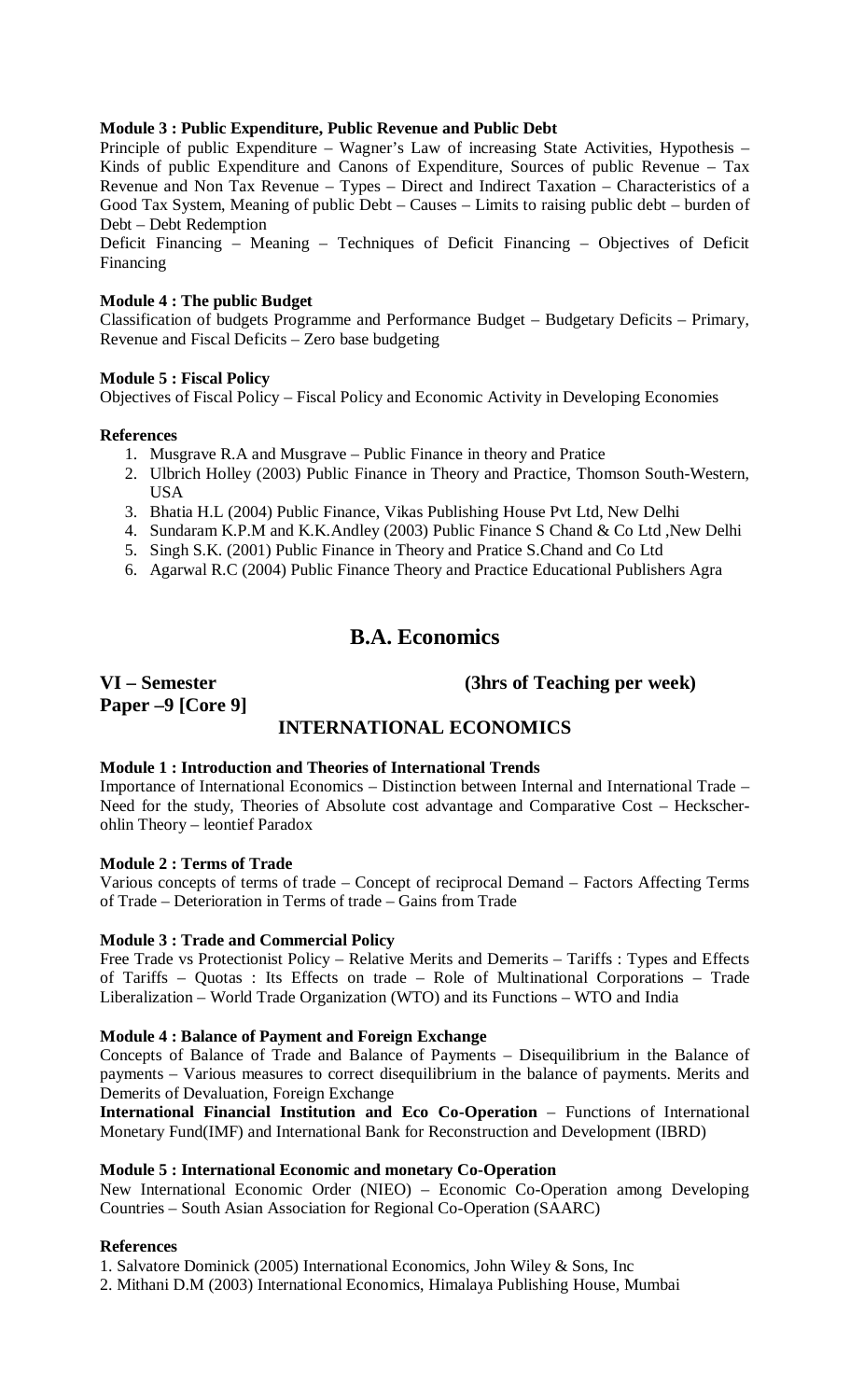3. Mannur H.G (2003) International Economics Vikas publishing House Pvt Ltd, New Delhi

# **B.A. Economics**

# **Paper-10 [Elective 10:1]**

**VI – Semester (3hrs of Teaching per week)**

# **RURAL DEVELOPMENT**

# **Module 1 : Introduction to Rural Development**

Definitions – Objectives and Importance of the Study of Rural development – Characteristics of Rural Economy, Society and Polity, Urban Bias in Development Process with special Reference to Indian Planning

### **Module 2 : Approaches to Rural Development**

Gandhian Approach – Sectoral approach – Cluster approach – Service area approach – Integrated approach – Participatory approach

### **Module 3 : Rural development Programmes**

Dimensions of Rural Unemployment and Poverty – A brief review of the current rural development programes for poverty alleviation – Rural infrastructure (Economic and Social) Programmes – Gender Bias in Rural development.

### **Module 4 : Rural Industrialization**

Growth and Development of rural Industries : Indian rural industrial Co – Operatives – Small – Scale and Cottage Industries – Structure and promotional Measures – Rural Industrialization Policy in India

## **Module 5 : Rural Institutions**

Rural Social Institutions – Panchayath Raj institutions – Role of Non – Governmental organizations (NGOs) and Self – Help Groups (SHGS) in Rural Development – Globalization and Rural Development

References :

- 1. Satya Sundaram I, (1997), Rural Development, Himalaya Publishing House, Mumbai.
- 2. Sharma D.P. and V.V.Desai, Rural Economy of India (1990), vikas Publishing House Pvt Ltd, New Delhi
- 3. Parthasarathy G (2003), Economic Reforms and Rural development, Academic Foundations, New Delhi
- 4. Government of India Five Year Plan Documents (VI,VII,VIII,IX,X and XI Plans) Planning Commission, New Delhi
- 5. Government of India, Annual Reports, Ministry of Rural Development, New Delhi.

# **B.A. Economics**

# **[Elective 10:2]**

# **VI – Semester (3hrs of Teaching per week)**

# **LABOUR ECONOMICS**

#### **Module 1 : Introduction**

Labour Economics – Concept and definition – Nature, Scope and Importance – Labour as a unique factor of production – Labour Economics as a branch of Economics – Interdisciplinary character of labour **Economics**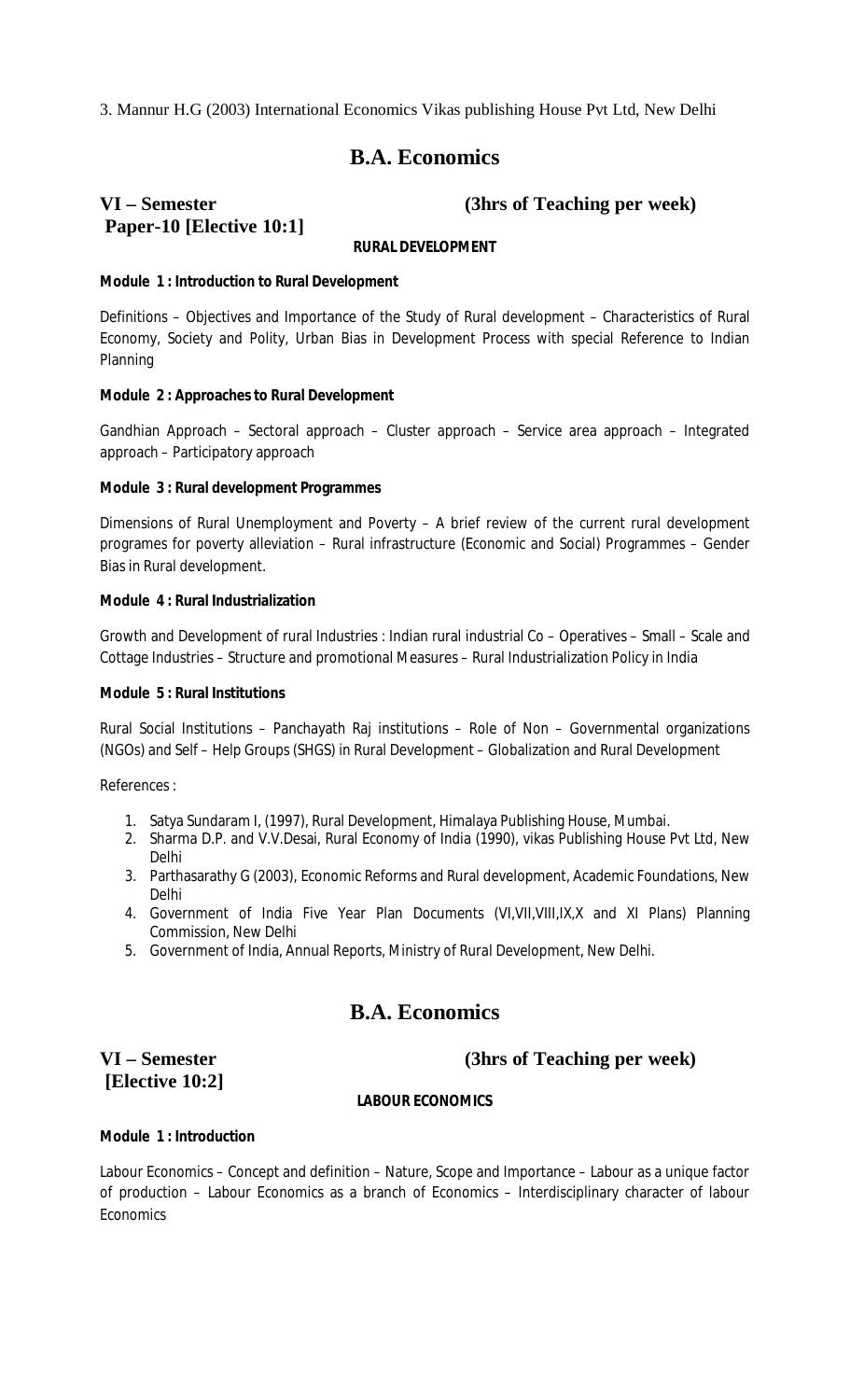# **Module 2 : Labour Market**

Concept of labour Market and its features – difference between Labour market and Commodity market – Labour market Imperfections and factors contributing to imperfections – Determinants of the supply and the demand for labour – Organized and unorganized labour

# **Module 3 : Employment**

Concept of Employment and Full Employment – Need for Full Employment – Theories of Employment – Classical, neo-classical and modern approaches to Employment – Unemployment, causes and consequences – Technology and Employment – Information technology revolution and Employment

# **Module 4 : Wages**

Wage Concept and Definitions – Wage and development – theories of wages, Classical, Marginal productivity and Collecting bargaining theories of wage – Wage differentials – Wage Ploicy, Objectives and importance

# **Module 5 : Labour Productivity, State and labour**

Concept of Labour Productivity – Measurement and Importance of Labour productivity – Determinants – Causes for Low Labour Productivity and Measures to Increased Labour Productivity – Technology and Labour Productivity

State and labour – Need for State intervention in Labour matters – methods of intervention – Labour Social Security and Labour Welfare Measures – Labour Ploicy, Objectives and Importance – Emerging perception on state intervention.

# **Refernced :**

- 1. Bhagoliwal T.N (2000), Economics of Labour and Industrial relations. Sahitya Bhavan, Agra.
- 2. McConnel C.R. and S.L. Brue (2002), Contempporary Labour Economics, McGraw Hill, New York.
- 3. Mittal and Sanjay Prakash Sharma (2000), labour Economics, RSBA Jaipur

# **B.A. Economics**

# **[Elective 10:3]**

# **VI – Semester (3hrs of Teaching per week)**

# **INDIAN FINANCIAL SYSTEM**

# **Module 1 :Introduction**

Introduction – Role and Significance of Financial System – Changing Role of Financial Institutions – Indian Capital and Money Markets – Stock Exchange – Changing Structure of Indian Financial System

# **Module 2 : Indian Banking System**

Different Phases of banking Development in India – Commercial Banks - Social Control Scheme – nationalization of major Commercial Banks – post Bank – Nationalization Era, branch Expansion, Deposit Mobilization and Credit Deployment

# **Module 3 : Commercial Banking in India**

Imperial bank of India – State Bank of India – Lead Bank Scheme – Dominance of Public sector banks – Growth and performance of Commercial banks – Profit Planning – Portfolio management – Changing Scenario of Public Sector banks – Merchant Banks – Investment banking – Off-Bank Activities – Consultancy, research and development – Mergers of Commercial Banks – regional Rural Banks – Banking Sector Reforms.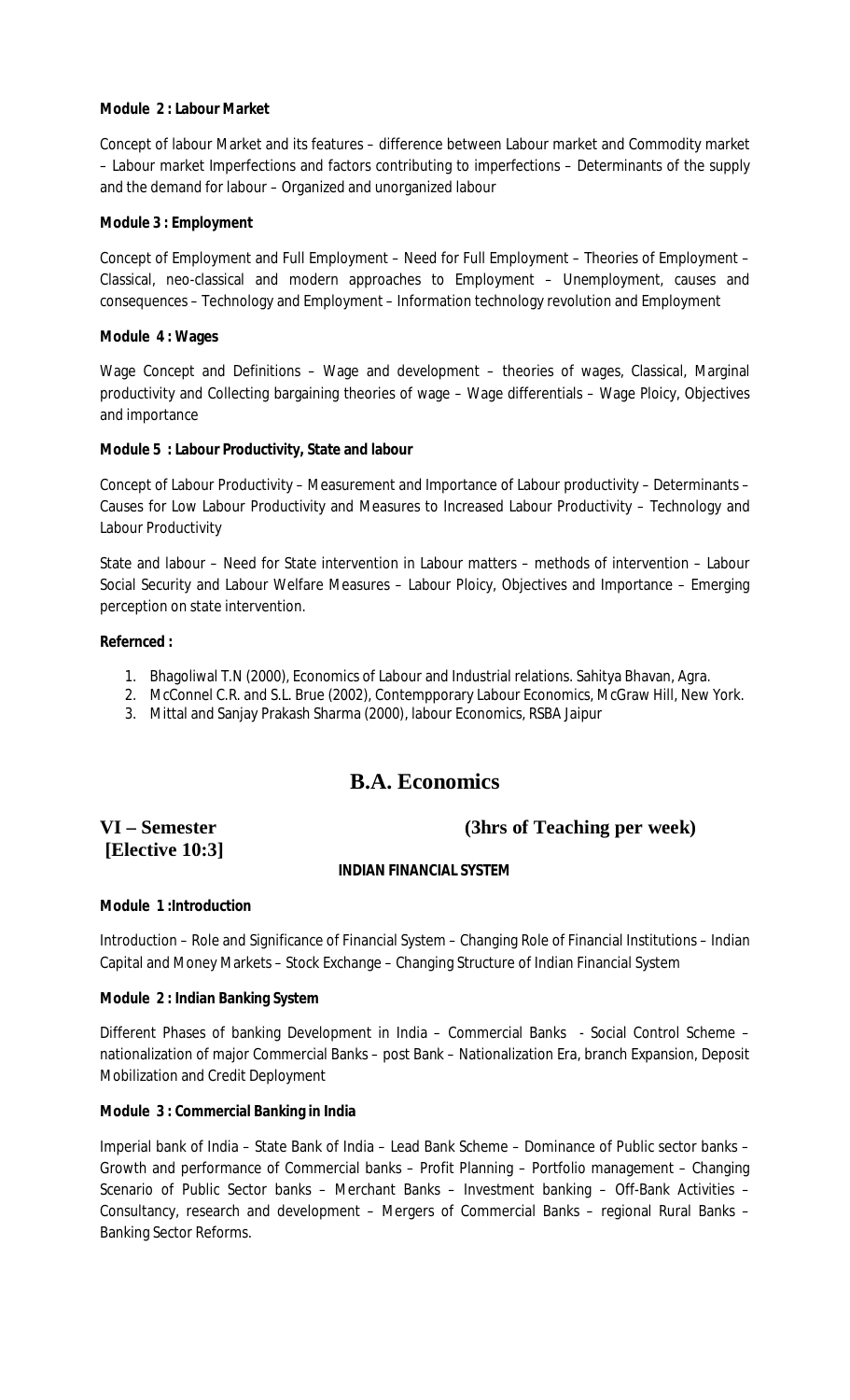# **Module 4 : Co-Operative Banking in India**

Evolution of Co-Operative as Financial Institutions in India – Structure and Role of Co-Operative Banks – Agricultural and Non-Agricultural – Urban Cooperative Banks – industrial Cooperative Banks – Employer's Credit Cooperative Societies.

# **Module 5 : Development Banks and Non-bank Financial Institutions, Reserve Bank of India**

Nature of development – Distinctive features of a development Bank – Risk Management – Industrial development Bank of India, Industrial Credit and Investment Corporation of India – National Bank for Agriculture and Rural Development, Non-Bank Financial Institutions in India – Factors contributing to the Growth of NBFIs – Types of NBFIs in India

Reserve Bank of India – Origin, Development, Functions and performance – Indian Money Market – Dichotomy and Measures for Integration – Quantitative and Qualitative Credit Control mechanisms in India

# **References**

- 1. Shekhar K.C. & Lekshmy Shekhar (1999), Banking Theory and pratice, Vikas Publishing House Pvt Ltd, New delhi
- 2. Varshney P.N and D.K.Mittal, (2003), Indian Financial System, Sultan Chand & Sons, New Delhi
- 3. Machiraju H.R,(2002), Indian Financial System, Vikas Publishing House Pvt, Ltd, new Delhi.

# **B.A. Economics**

# **[Elective 10:4]**

# **VI – Semester (3hrs of Teaching per week)**

# **ENVIRONMENTAL ECONOMICS**

# **Module 1 : Introduction**

Importance of the Study of Environmental Economics – relationship between environment and economic development – Meaning of Sustainable development and its Importance – Strategies of Sustainable development

# **Module 2 : Pollution and its Impact on the Envirnoment**

Meaning and Definitions of Pollution – Air Pollution, Water Pollution, Noise Pollution – Causes, Consequences, Various Methods to Control Pollution, Pollution and Externalities – Types of Externalities – Divergence between Social Cost and private Cost

# **Module 3 : Population and Environment**

Trends in Global population – Impact of population Growth on Environment – urbanization and problems Associated with it.

# **Module 4 : Local Environment Problems and Global Environmental Problems**

Muncipal Solid Waste, Economics of Recycling, People's Participation in Controlling Local Environment Problems

Global Environmental Problems – Global Warming, Green House Effect, Ozone Depilation, Threat to Biodiversity, Controlling between consumerism and Environment

# **Module 5 : Nature of Environmental Problems and Policies in India**

India's Environmental – problems, Role of pollution Control Board, Department of ministry of Environment, Constitutional provisions for Environmental Protection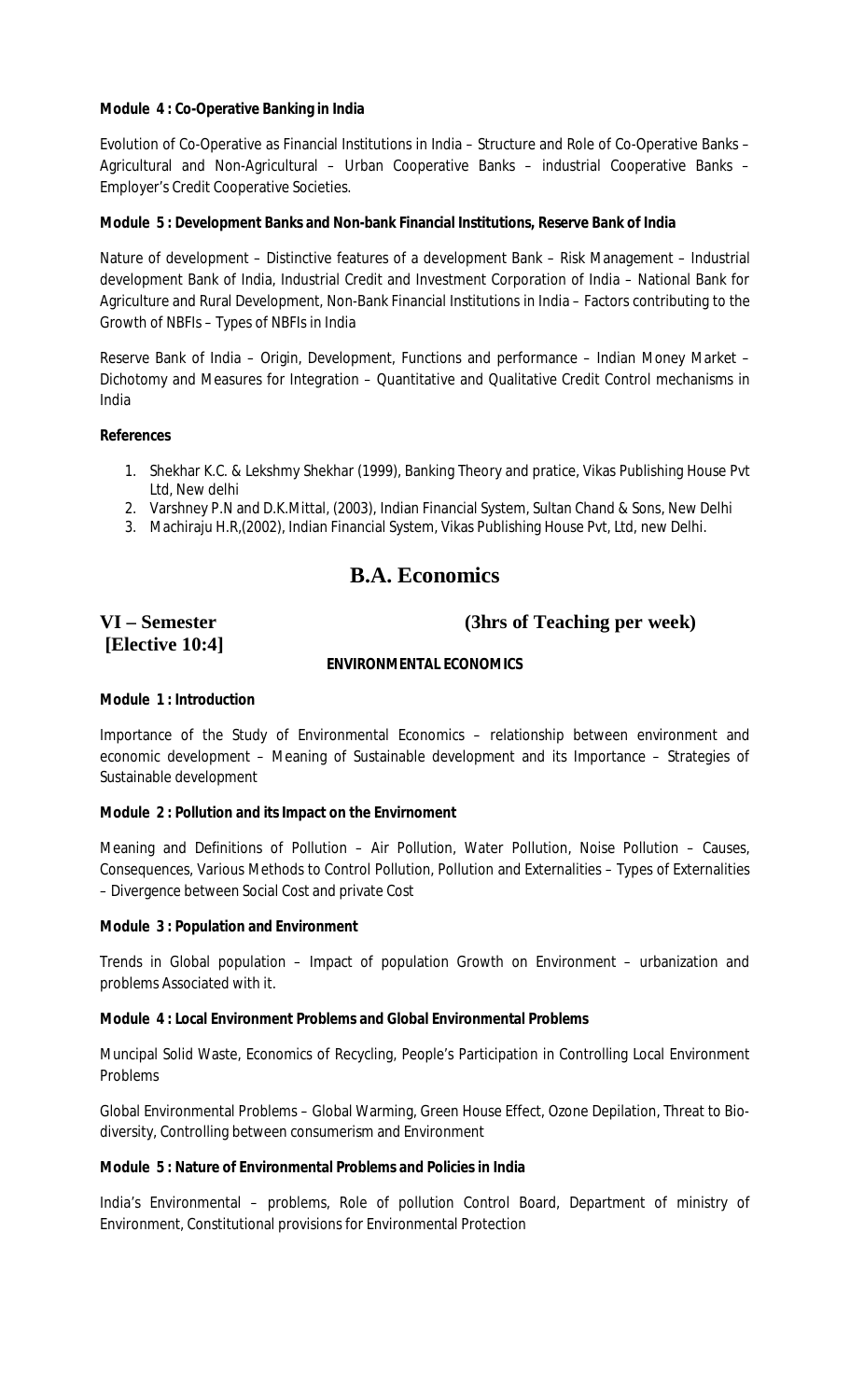### **Refernces**

- 1. Turner R. kerry, David Pearce, & Ian Bateman, (1993), Environmental Economics An Elementary Introduction, The Johns Hopkins university Press, Baltimore
- 2. Sankaran S. (1994), Environmental Economics, margham publications, madras
- 3. Engine T (2004), Environmental Economics, Vrinda Publications (p) ltd, New Delhi
- 4. Karpagam, Environmental Economics
- 5. Rajalakshmi and Dulasi Brinda, Environmental Economics

# **B.A. Economics**

# **[Elective 10:5]**

# **VI – Semester (3hrs of Teaching per week)**

# **GENDER ECONOMICS**

# **Module 1 : Introduction**

Nature and Significance of Women Studies – Distinction between economic and Non-economic Dimensions of Women Studies – Some key Concepts – Exploitation, Deprivation, oppression, Gender Display index and HDI, HPI and GEM

### **Module 2 : Theories of Woman Exploitation**

Marx – Engel's Theory of Exploitation – Exchange theory and Exploitation – Perspectives of Gary. S Becker and Amartya Sen on Women Exploitation

### **Module 3 : International Concern for Women Development**

Role of UNO and World bank in Women's Development – Significance of International Women's Year and Decade – International Conferences on Women

#### **Module 4 : Women and Economic development**

Women contributions to economic development - Women in Agriculture and industry and in Services development programmes for Empowering Women under India's Five Year Plans

#### **Module 5 : Women and Entrepreneurship**

Emergence and Growth of Women Entrepreneurship – Motivating factors – Role of State – progress and Performance of Women Entrepreneur Schemes – problems and prospects of Women Entrepreneurship.

#### **Refernces**

- 1. Maithreyi Krishnaraj, Gender Population and Development
- 2. R.K.Sen and Anita Banaerji, Women and Economic Development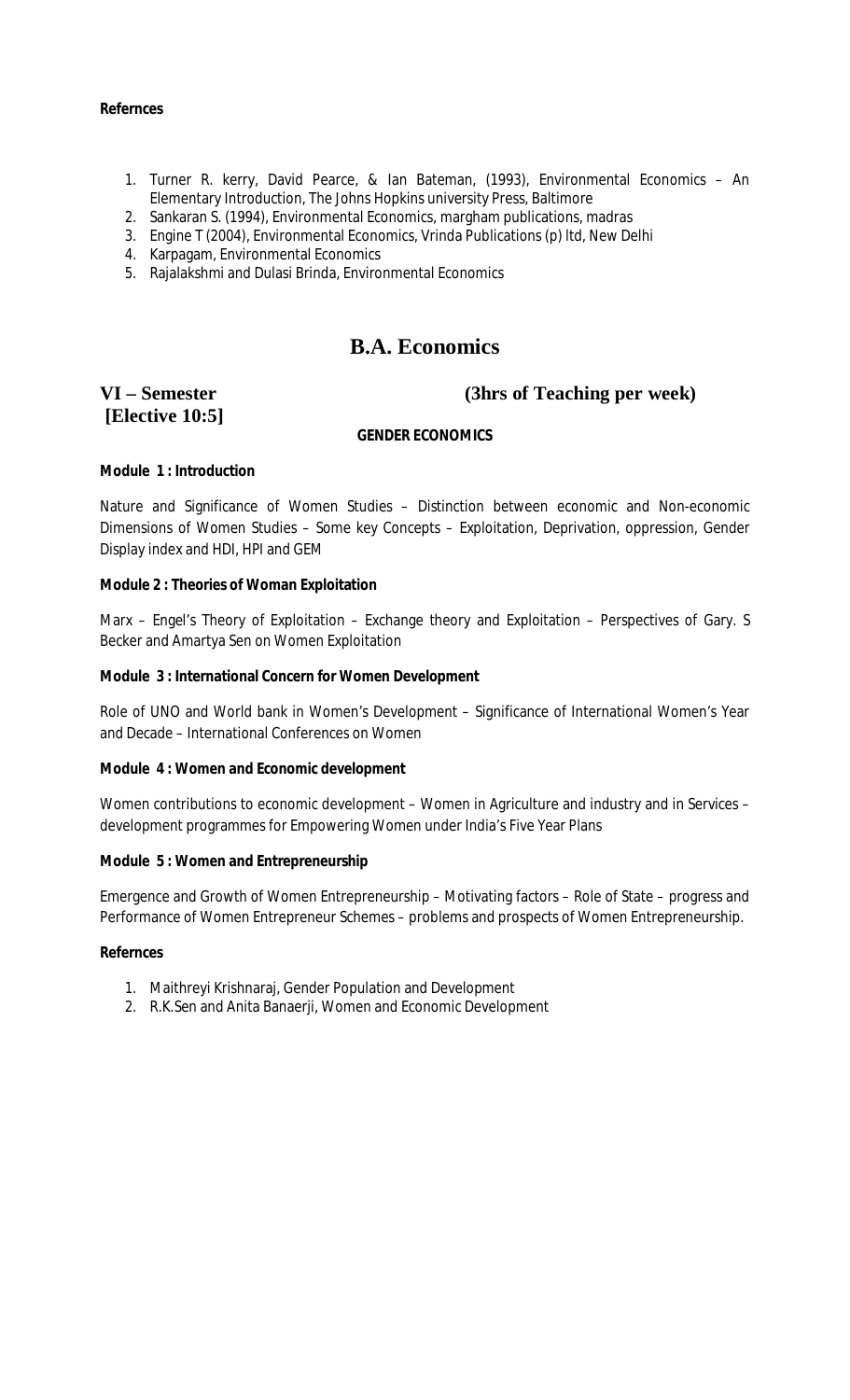# **[Elective 10:6]**

# **VI – Semester (3hrs of Teaching per week)**

# **URBAN ECONOMICS**

## **Module 1 : Introduction and Economics of Urbanization**

definition and Scope of urban Economics – Emergence and Growth of cities – Urban centers as the engine of economic growth – Globalization and Urbanization

Economics of Urbanization- The process of Urbanisation – Factors initiating and perpetuating the urbanization Process – Nature and Dimensions – Features of an Economy passing through different stages of urbanization.

### **Module 2 : Theories Urban Growth**

Christaller's Central Place Theory – urban Economic Base and Urban Growth – The human Ecological approach to Urban growth – City size an Durban Growth – Urban size Ratchet – Rank size Rule – Costs and Benefits of City size – Optimum city size

### **Module 3 : Theories of Urban Spatial Structure**

Concepts of City Structure – Urban Spatial Structure – Locational Equilibrium of a firm, retail establishments, Consumers and residents – The minimization of costs of Friction hypothesis – The Concentric Zone Hypothesis – Urban Residential Land Use models : Van Thunen, Alanso, Muth, Siegel, Park, Burgess

### **Module 4 : Urban Public Economy**

Urban local Administration – Role and Functions – Methods of Financing Urban Government Expenditure – Local Fiscal Problems

# **Module 5 : Urban Problems and Urban Planning**

Urban Housing Problem an d Slums – Urban transport – Urban Environment – Urban Poverty, Unemployment, Water supply and sanitation – Infrastructure management – Need for Urban Planning – Objectives and Techniques – Methods and Practices – Emerging Planning Process – Strategies and Issues.

#### **References :**

- 1. Hirsch Warner Z (1975), urban Economic Analysis, Mc.Graw Hill Book Company, new york
- 2. Richardson Harry W(1978), Urban Economics, The Dryden Press, Italy
- 3. Sullivan Arthur (2003) Urban Economics, McGraw Hill Higher Education, Boston

# **B.A. Economics**

# **[Elective 10:7]**

# **VI – Semester (3hrs of Teaching per week)**

# **INDIAN ECONOMIC THOUGHT**

# **Module 1 : Ancient and Medieval Period**

Economic Thought in ancient and medieval India – A brief analysis of kautilya's Arthashastr : Economic Functions of the State, Taxation and Pricing Policy and Land revenue System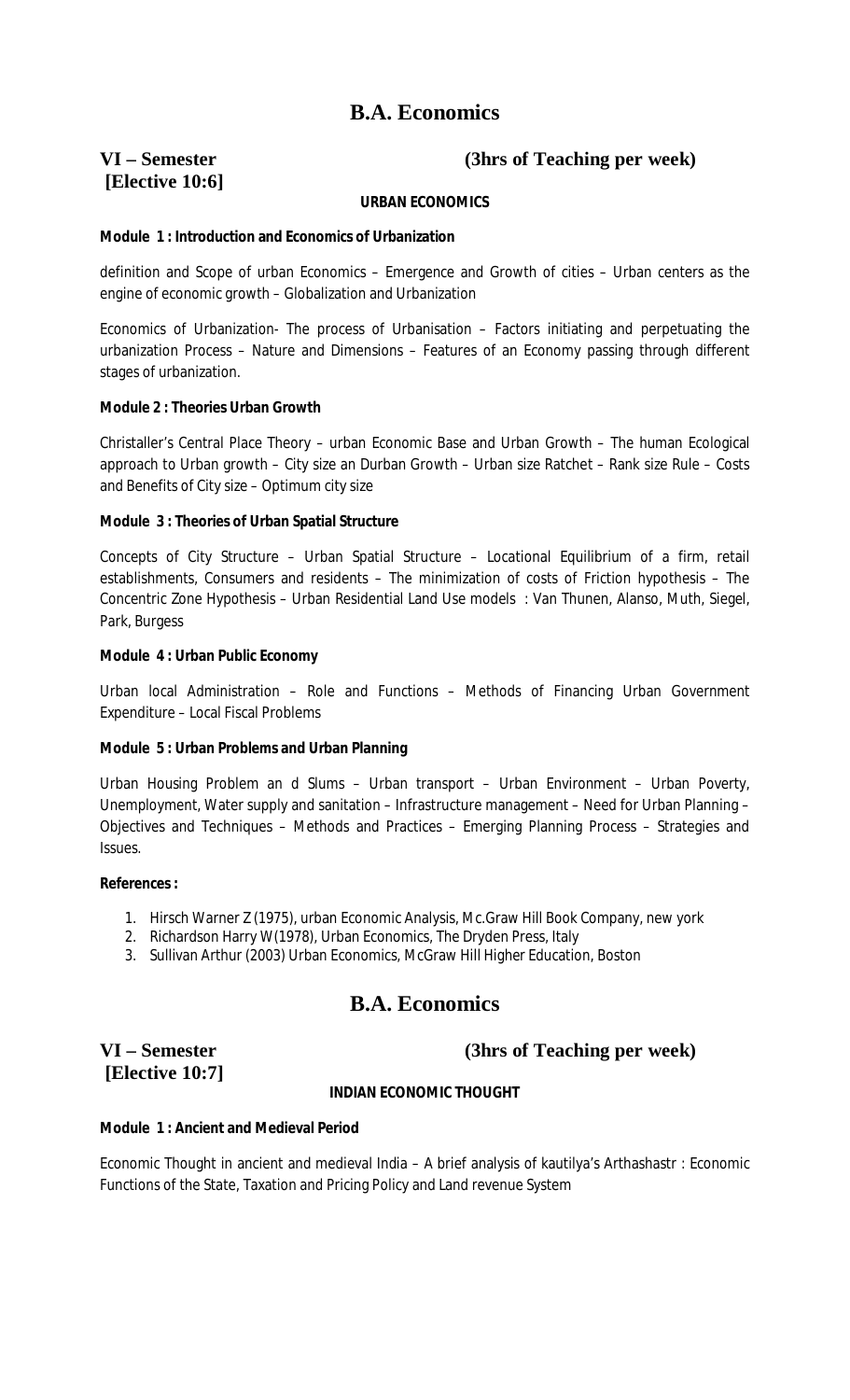# **Module 2 : Economic Thinkers in India**

Dadabh navaroji : The Drain Theory : Criticisms and its Long run Relevance, Mahadev Govind Ranade : Poverty and Industrialization; Agrarian policy, Railway, Investment,

R.C Dutt on Economic Growth, Sir Vishweshwaraya – Rural Development : Planning : Industrialization

# **Module 3 : Gandhian Economic Thought**

Mahatma Gandhi : Limiting Wants, Charaka Swadeshi – Technology, Sarvodhaya Industrialization and Scale of production – Trusteeship and Industrial Relations and Sanctity of work

# **Module 4 : Socialist Economic Thinkers in Modern India**

Jawaharlal Nehru : Planning, Heavy Industries – Rural Development – Panchayati Raj Institutions – Socialism, B.R. Ambedkar – Provincial Finances – Small Holding : State Socialism, Ram Manohar Lohia – Socialist Ideas

# **Module 5 : Planning Economic Growth and Rural Development**

D.R Gadgil on planning , Decentralization; V.K.R.V.Rao : national Income Estimate, Dificit Financing, Multiplier and UDC'S, C.N.Vakil and P.R.Brahmananda wage goods model, P.C. Mahalanobis – planning model

Economics of Amartya Sen – Amartya Kumar Sen – Poverty and famine Analysis; Views on Economic Development – Human Capabilities approach

# **References :**

- 1. Babatosh Dutta Indian Economic Thought
- 2. Srivastava S.K (1999), History of Economic Though, S.Chand and Co.Ltd, New Delhi
- 3. Heggade, Odeyar.D (1997), Dr.B.R.Ambedkar's Economic Thought (New Delhi : Mohit Publications)
- 4. Indian Economic Association, Confernce Volumes (Various Issues)

# **B.A. Economics**

# **[Elective 10:8]**

# **VI – Semester (3hrs of Teaching per week)**

# **BASIC ECONOMETRICS**

# **Module 1 : The Linear regression**

Basic ideas of Linear Regression Model – Two variable model, Population regression function(PRF), Sample regression Function(SRF), Classical Linear regression model; Method of Ordinary Least Square(OLS), Properties OLS Method, Gouss – Markor Theorem, Hypothesis Testing – test of goodness of fit R2 and corrected R2. Normality tests and standard error test.

# **Module 2 : multiple regression Analysis**

Estimation and Hypothesis testing – Assumption of Multiple Linear Regression Model, Three variable Linear Regression Model, Partial Regression Co-efficient, Estimation of parameters of Multiple regression, Determination of R2 and standard error, Comparing two or more R2 values and adjusted R2. Introduction to Matrix approach to estimation of parameters of more than three variables

# **Module 3 : Maximum Likelihood Estimators**

Properties of Maximum Likelihood Estimates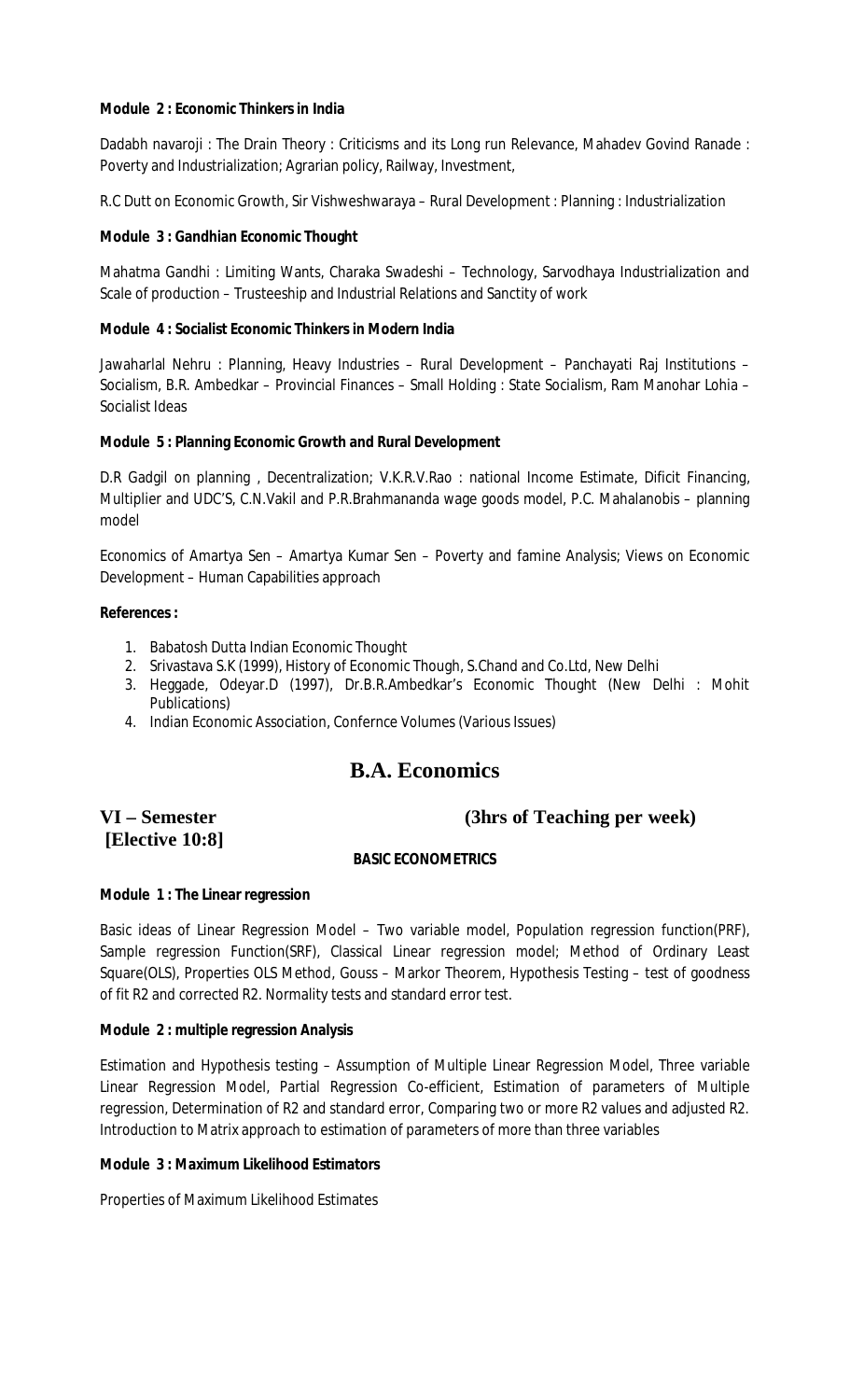# **Module 4 : Special Problems in Single Equation Linear Models**

Multicollinerarity – nature of multicollinerarity, Consequences of Multicollinerarity, Remedial measures, Heterocedasticity – Nature of Hetrocedasticity Consequences of hetrocedasticity, Detecting of Heterocedasticity, Remedial Measures, Auto – Correlation – nature of the problem, Consequences, remedial Measures

### **Refernces :**

- 1. Damodar Gujarati, Basic Econometrics, McGraw Hill International Student Edition 1995
- 2. Damodar Gujarati, Essentials of Econometrics, McGraw Hill international Edition Economic Series, Irwin – McGraw Hill 1998
- 3. Koutsoyiannia A, Theory of Econometrics, Palgrave, Delhi,2001

Sukesh K Ghosh, Econometrics – Thoery and Applications, Prentice hall of India Private Limited, New Delhi, 1994

# **B.A. Economics**

# **VI – Semester (3hrs of Teaching per week) Paper – 10 [Elective 10:9] COMPUTER APPLICATIONS TO ECONOMICS**

# **Module 1 : Date processing and Data Management**

Inputting data from the key board – creating file in Microsoft Excel – loading of existing date set – inputting data from raw data file – Copying data from Microsoft Excel to clip board – adding two sheets / files, editing files – printing, saving and copying edited files.

# **Module 2 : File Processing**

File Processing – sorting – searching – merging – summarizing – direct access – storage – retrieval – file organization techniques – Documentation Debugging storage and time execution estimation – system security.

# **Module 3 : Data Base Concepts and D Base Package Utilities**

Definition and Meaning of Data Base – Concept of normalization – different normalization forms – Data Base Model – Relational data Models – Queries on Data Base – Introduction to Dbase Package – utilities – Programmes on creation of a base and for queries on the data base - sorting – searching – commands in data base – programs using sorting and searching.

#### **Module 4 : Internet**

Introduction to Internet – World Wide Web – Electronic Mail – Browsing the web – Utilities – tools and Techniques – Introduction to e-commerce – e-governance – e-economics.

# **Module 5 : Data Analysis and Trend Fore Casting**

Basic of statistical function and analysis, mean, Snedion, Mode, Standard Drawing Concelation and Regression, covariance, Auto Covariance.

# **Referneces**

- 1. Alan Simpson Understanding Dbase III Plus, B.P.B Publications
- 2. Chfton, Business Data processing.
- 3. Date C.J.Principles of Data Base.
- 4. Donovan, Operating System.
- 5. Harley Lahn, the Internet.
- 6. James Martin, Principles of Data base Management, (PHI)
- 7. Lanpack Using Dbase II Plus, (version 1.10)
- 8. Rjefrey Ullman and Jenifer Widow, First course in Data Base Systems.
- 9. Schaumm Series operating System (MGH)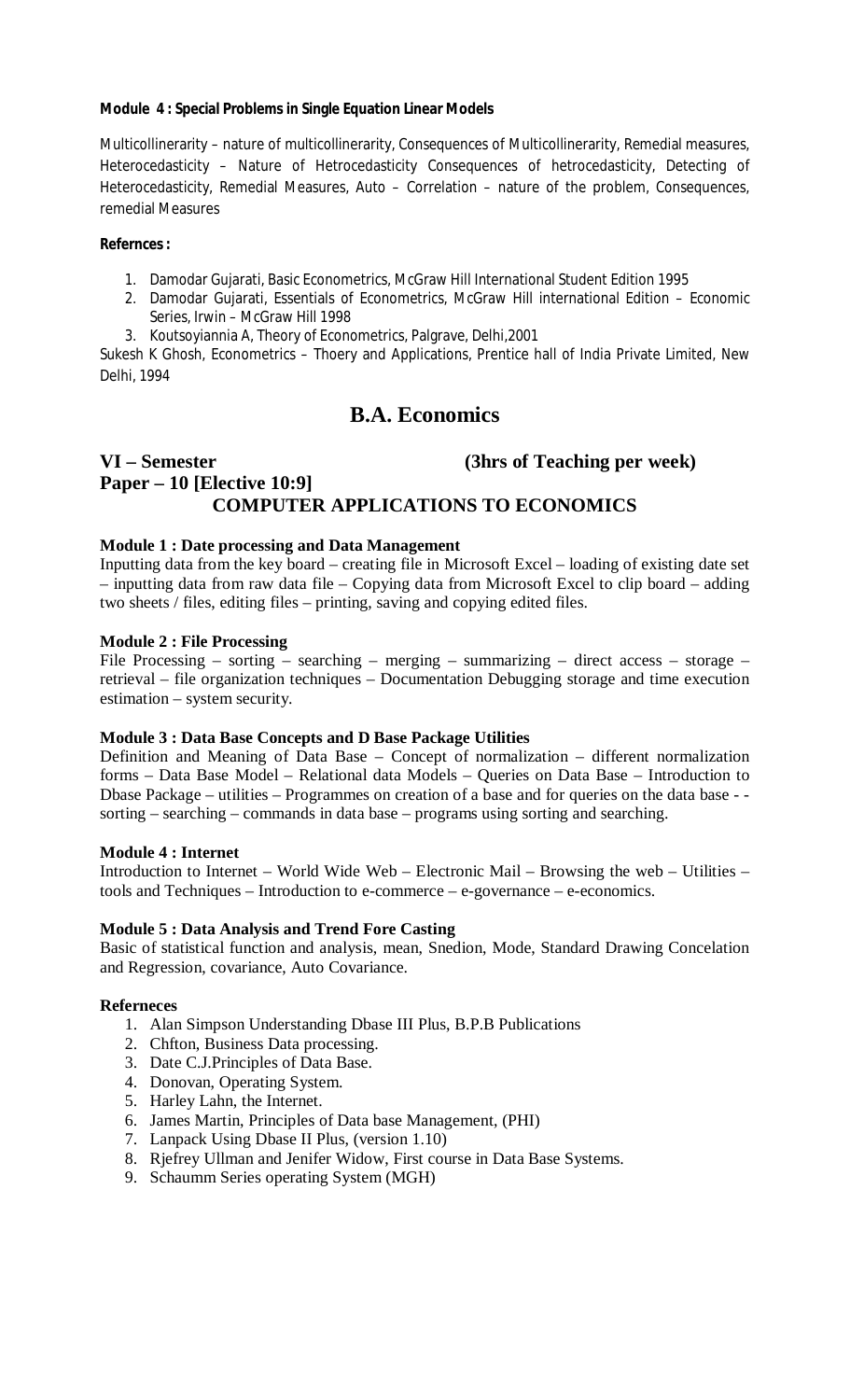# **Paper – 7 [Elective 7:10]**

**V – Semester (3hrs of Teaching per week)**

# **Tourism Economics**

# **Introduction to Tourism Economics**

**Module1**- Economics of Tourism –Meaning and Scope of tourism Economics

-Importance of its study.

**Module-2** Economics of Tourism Demand- Definition of demand

–factors influencing tourism demand price and income elasticity of

Tourism demand

-verblen effect –Trends in tourism demand forecasting tourism demand.

**Module 3 .** Economics of Tourism Supply – Components of Tourism supply

–Elasticity of Supply –Supply trends with reference to India

**Module 4** – Cost and Pricing

Market structure for tourism –pricing in tourism

–Main types of integration in tourism

Books for references: -

- 1. The Economics of Tourism destination Elsevier butterworth –Heinereann (Oxford)
- 2. The Economics of Travel and tourism longman (Australia)

# **B.A. Economics**

**Paper – 10 [Elective 10:10]**

**VI – Semester (3hrs of Teaching per week)**

| <b>Tourism Economics - Macro Aspects</b> | Paper-II |
|------------------------------------------|----------|
|------------------------------------------|----------|

**Module 1** Tourism development & National Economy

-Tourism contribution to GDP

Difficulties in measuring tourism's contribution to GDP

# **Module 2** Economic impact of Tourism –I

- Employment and income creation

-Special characteristics of employment and income generated by tourism

-Secondary employment and income Tourism multiplier- Limitations of

Tourism multiplier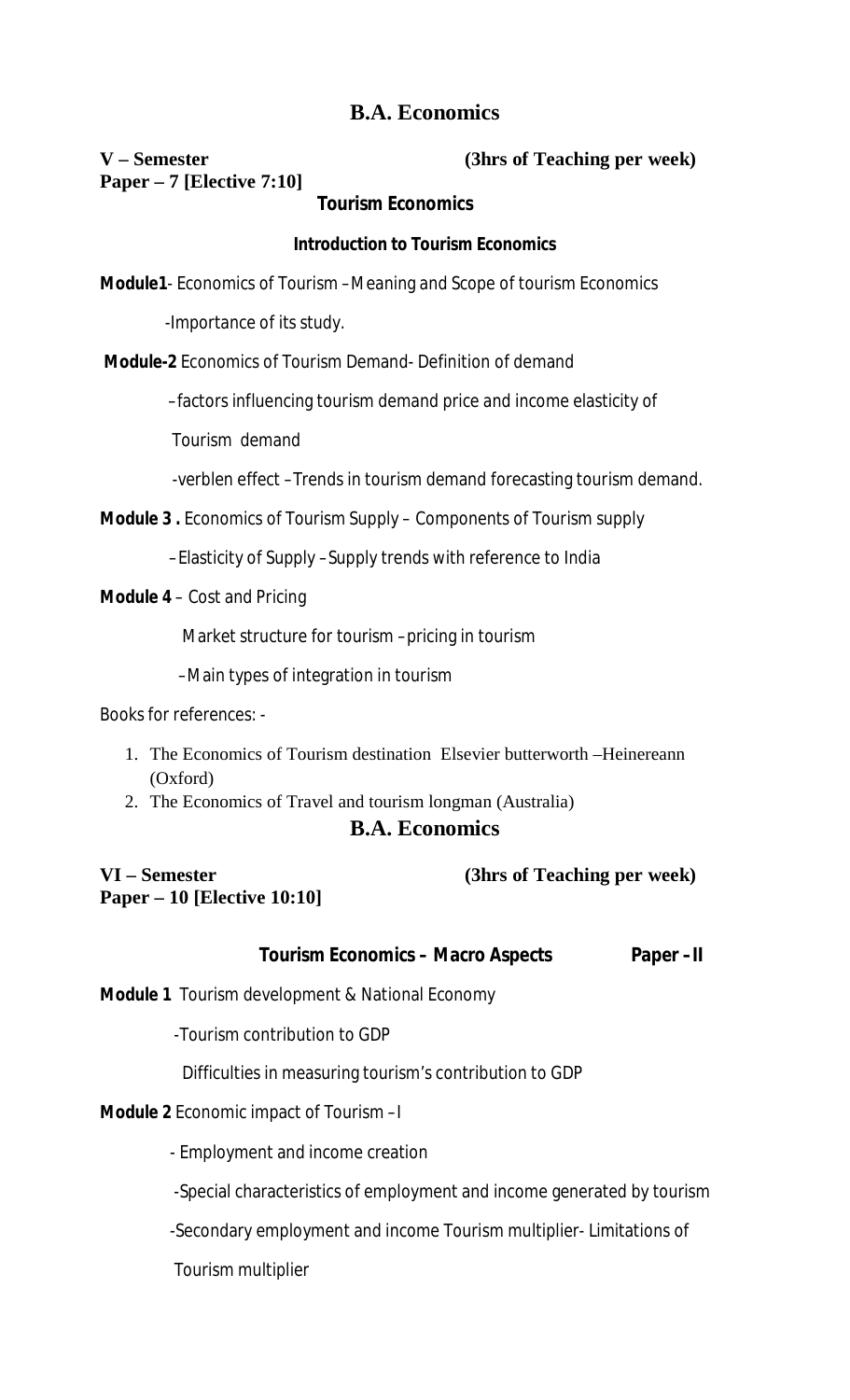**Module -3** Economic impact of Tourism –II

Balance of payments

-Meaning of Balance of payments –Comparative and comparative

advantages in Tourism

-Travel and tourism receipts and payments

-Difficulties –foreign exchange dependence in tourism –effects of Tourism

development on Balance of payments

**Module -4** Tourism planning and policy

-Tourism policy of the government and planning

Changing dimensions of Tourism Planning

Environmental impact analysis sustainable tourism development

Approaches to tourism planning

Books for references: -

- 3. The Economics of Tourism destination Elsevier butterworth –Heinereann (Oxford)
- 4. The Economics of Travel and tourism longman (Australia)

# **Modified Syllabus**

# **B.A. CO-OPERATIVE MANAGEMENT**

Paper - 3

III Semester (6 Hours of Teaching Per week)

# **MATHEMATICS AND STATISICS FOR CO-OPERATIVE MANAGEMENT**

# **Module - 1 : tools of Economic Analysis**

Nature and Scope of mathematical Economics and statistical Tools for Co-operation.

# **Module - 2 : An over view of statistics**

Why should we study statistics?

What is statistics, some typical application areas, Types of statistics, Some key terms and definitions, Types of data, Data measurement Scales, Sources of data, Step-by-step approach to statistical investigation.

# **Module - 3: Data Classification**

Meaning and examples of raw data - Frequency distribution - Distribution- Histogram - Cumulative Frequency Distribution and graph curve and 'o' give curve.

# **Module - 4: Probability**

Meaning and concepts of probability - types of probability - mutually exclusive events - Independent events - Rules for calculating probability - Use of probability tree.